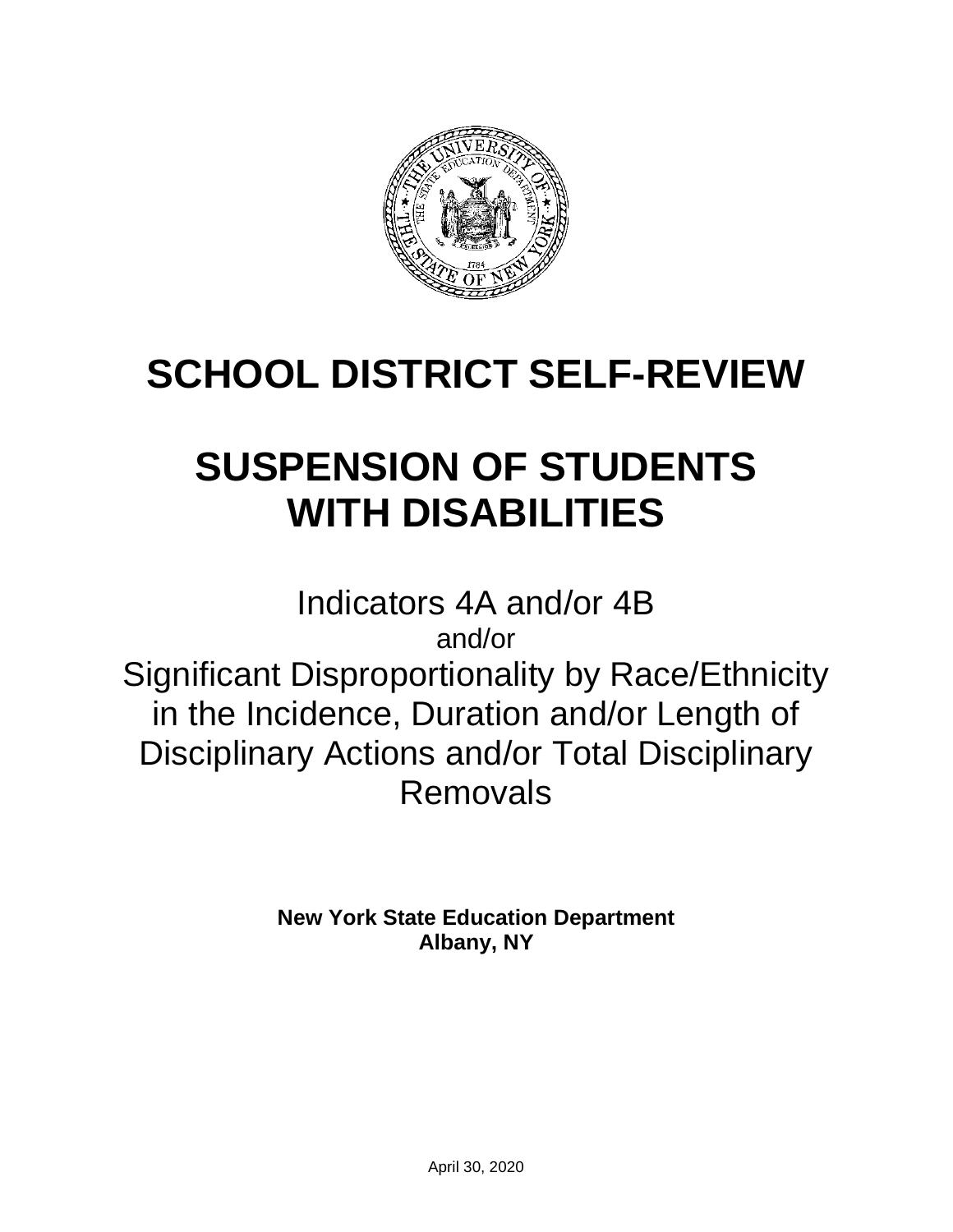## **Table of Contents**

Page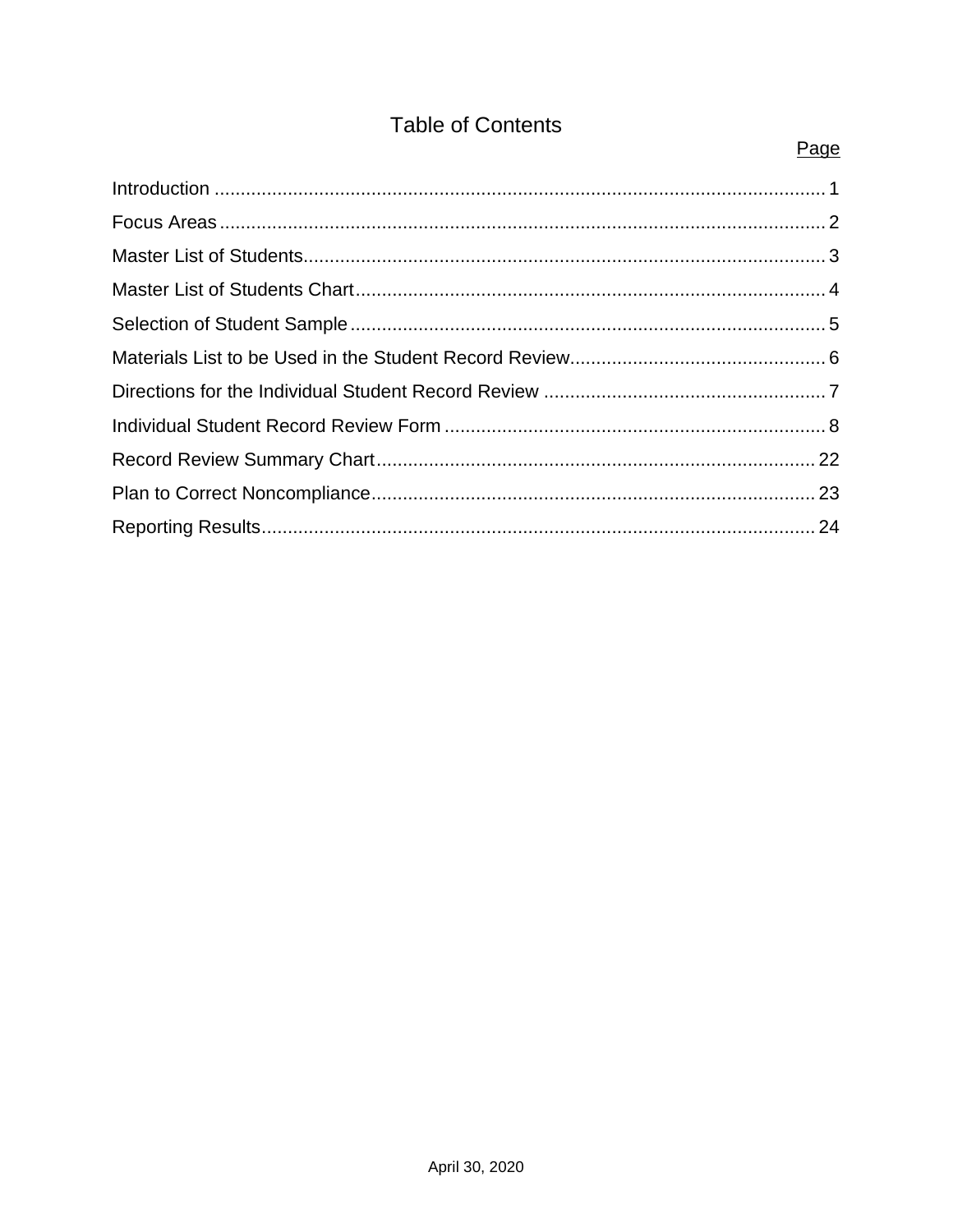## **Introduction**

<span id="page-2-0"></span>This Suspension Self-review should be used by school districts that are notified to do so by the New York State Education Department (NYSED) as having one or more years of data showing a:

- significant discrepancy in the rate of long-term suspensions of students with disabilities (34 CFR §300.170(a)) (SPP Indicator 4A); and/or
- significant discrepancy by race/ethnicity in the rate of long-term suspensions of students with disabilities by race/ethnicity (34 CFR §300.170(a)) (SPP Indicator 4B); and/or
- significant disproportionality by race/ethnicity in the incidence, duration, and type of disciplinary actions, including suspensions and expulsions and total disciplinary removals (34 CFR §300.646(a)(3)) (Disproportionality).

The Suspension Self-review provides a school district with an opportunity to self-evaluate its policies, procedures, and practices (i.e., implementation of policies and procedures) that most closely impact the incidence, duration, and type of disciplinary action and selfcorrect when appropriate. The self-review has been developed with the intent of providing district staff a better understanding of the regulations so they might develop strategies to prevent both child-specific and systemic noncompliance if it exists and affect the rate of suspensions of students with disabilities.

**NOTE**: For purposes of this review, data on removal to an interim alternative educational setting (IAES) for reasons of drugs, weapons, and serious bodily injury and removals by an impartial hearing officer (IHO) to an IAES upon a determination of dangerousness are not included under Indicators 4A and 4B.

#### **Timelines for Completion**

The Suspension Self-review must be completed and results reported to NYSED by **June 5, 2020**.

#### **Selection of Team Members**

The district should select a team of individuals to conduct the review. The team could include director of special education, school principal, special education teacher, general education teacher, school psychologist and/or school counselor.

**NOTE**: All documents used and developed during this self-review must be maintained in the district and made available to NYSED upon request for a minimum of seven years. The documentation of the correction of noncompliance must be maintained and made available to NYSED the school year following the self-review, if the district is identified for subsequent years as SPP 4A, 4B and/or Disproportionality.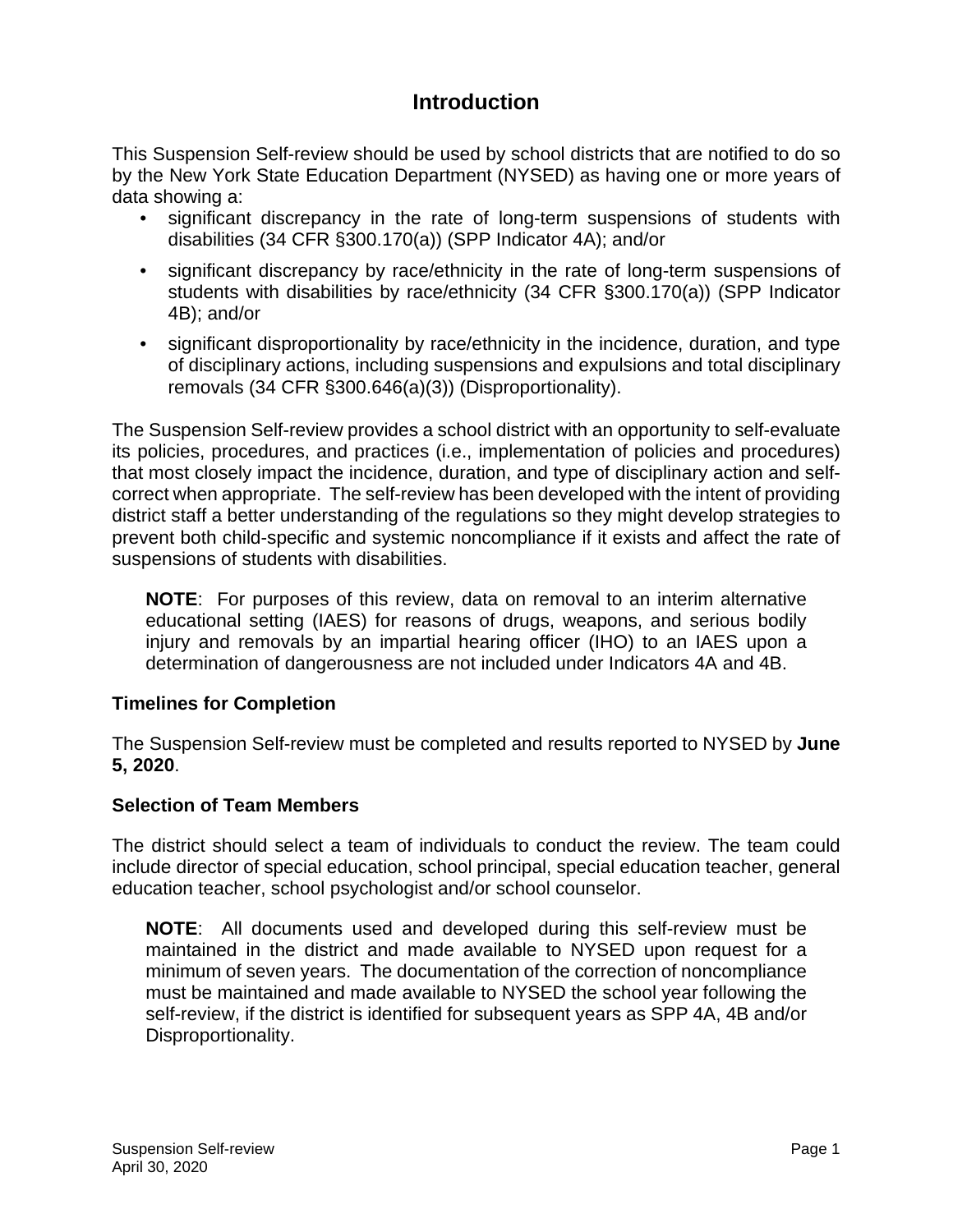## **Focus Areas**

<span id="page-3-0"></span>The Suspension Self-review focuses on the special education requirements listed below in determining if a district has appropriate policies, procedures, and practices that most closely impact the incidence, duration, and type of disciplinary action for students with disabilities.

- **Individual Evaluations of Students with Disabilities**. The school district's evaluation policies, procedures, and practices must be reviewed to determine if students with disabilities have received appropriate evaluations upon which to base positive behavioral supports and services that would prevent the behaviors from occurring.
- **Individualized Education Programs (IEPs)**. The IEPs of students with disabilities suspended or removed must be reviewed to ensure they include positive behavioral supports and services needed to prevent the occurrence of behaviors that impede their learning or that of others.
- **Behavioral Intervention Plans (BIPs)**. Policies, procedures, and practices to develop and implement appropriate BIPs for students with disabilities must be reviewed to ensure the district is taking appropriate steps to prevent the reoccurrence of students' behaviors.
- **Manifestation Determinations**. The district's policies, procedures, and practices relating to manifestation determinations (a review of the relationship of the student's conduct to the disability) must be made to ensure that students with disabilities are not suspended or removed for more than 10 days in a school year for behaviors related to their disabilities.
- **General Procedures for Disciplinary Removals**. The policies, procedures, and practices of the school district must be reviewed to determine if the general procedures for disciplinary actions by school principals and superintendent's hearings ensure that the rights of students with disabilities under IDEA are protected.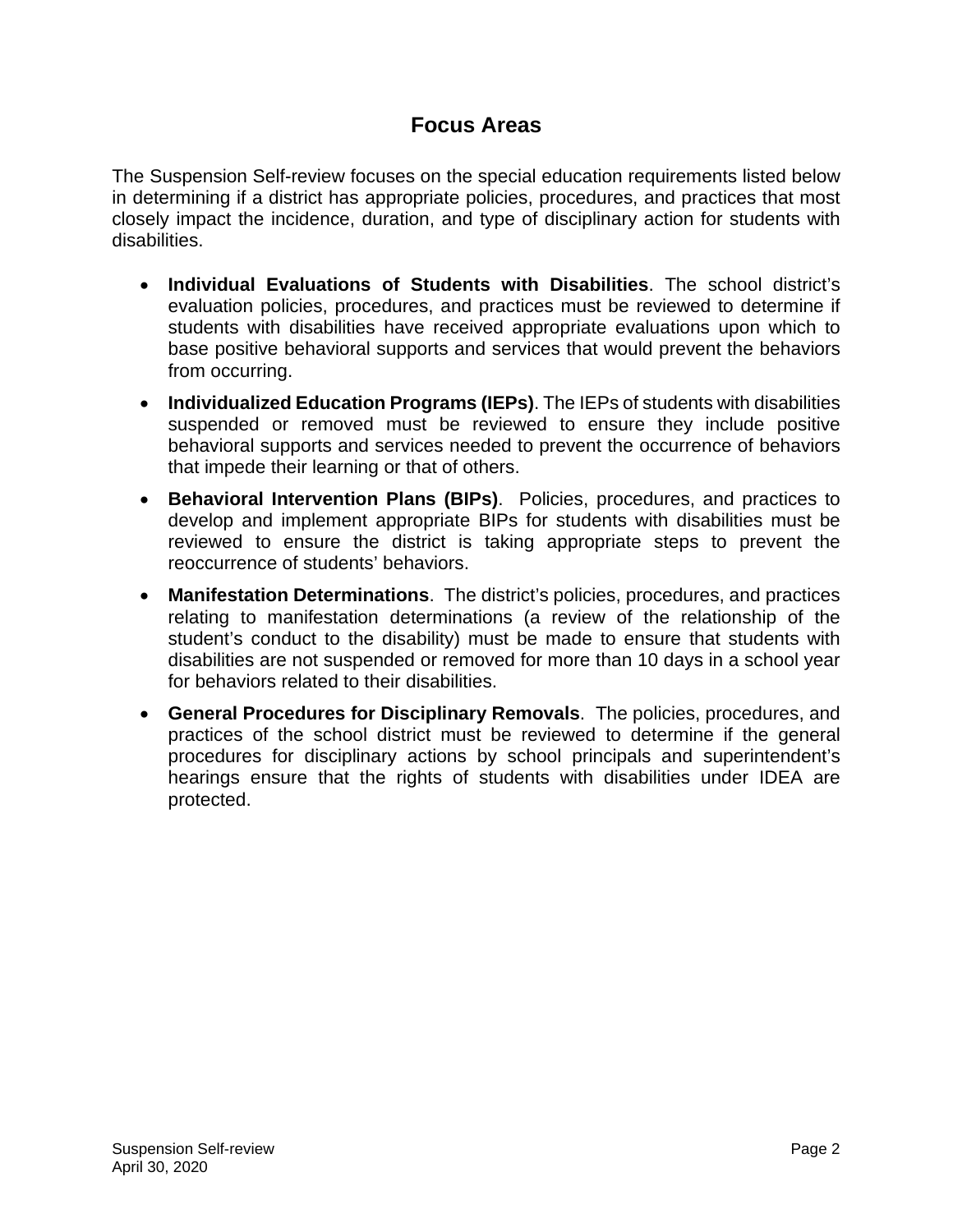### **Master List of Students**

<span id="page-4-0"></span>The district will complete the attached Master List of Students Chart by including all students with disabilities for each subgroup for which the district was notified by NYSED to be significantly discrepant (SPP 4A and/or 4B) and/or significantly disproportionate during the 2018-19 school year. The number of students listed under each subgroup should match the number of students identified in the data chart provided in the notification email to the district.

For districts with more than one subgroup that is discrepant and/or disproportionate, a student may appear under more than one heading in the chart that follows. The district should expand the lines under each heading to accommodate all of the students that belong under each subgroup for which it was notified.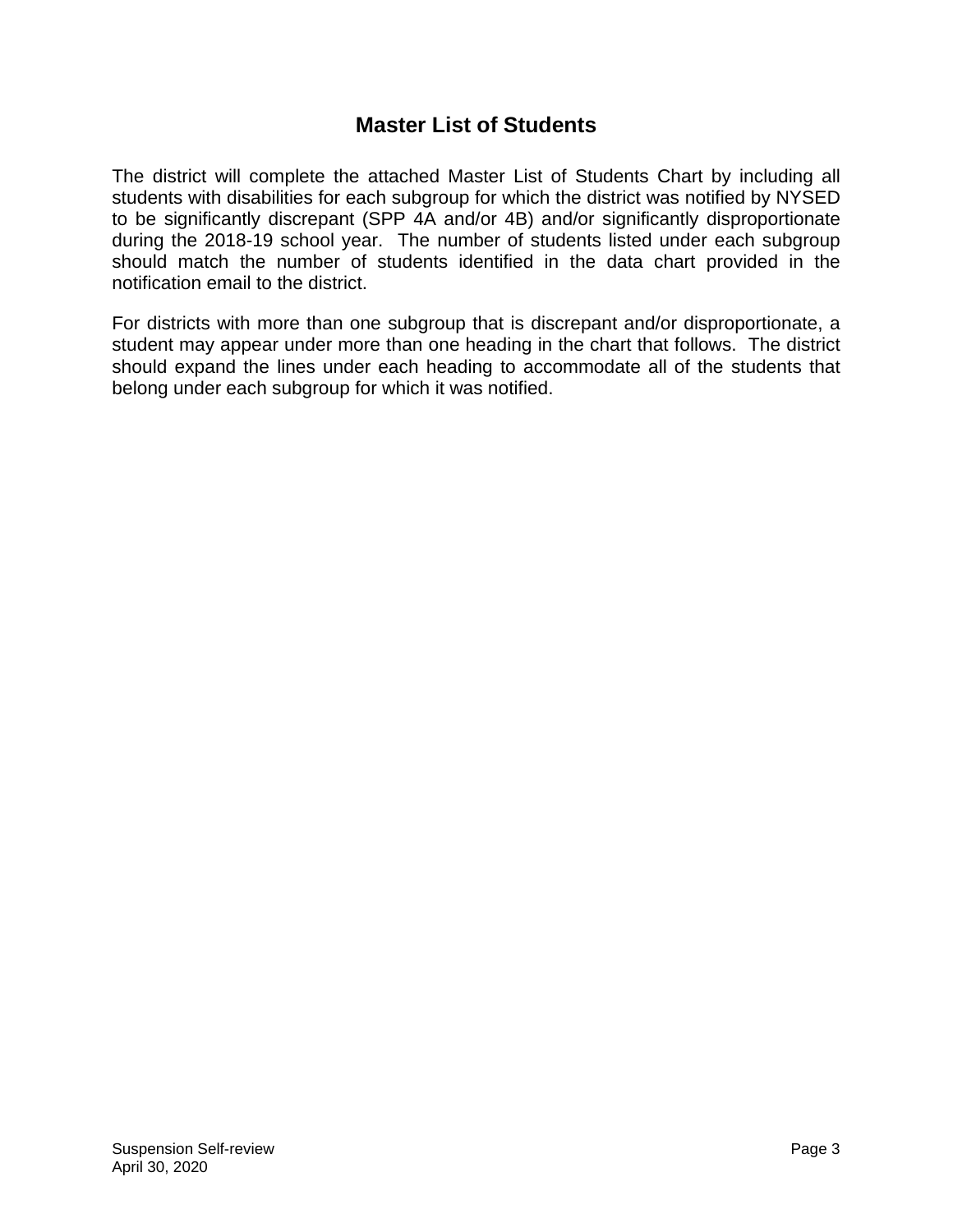## **Master List of Students Chart**

<span id="page-5-0"></span>

| <b>Significant Discrepancy (SPP 4A)</b><br>Students with Disabilities Suspended More Than 10 Days |                                       |                                                           |                     |                                 |                                 |                                              |                                                  |                      |
|---------------------------------------------------------------------------------------------------|---------------------------------------|-----------------------------------------------------------|---------------------|---------------------------------|---------------------------------|----------------------------------------------|--------------------------------------------------|----------------------|
|                                                                                                   |                                       |                                                           | <b>Student Name</b> |                                 |                                 |                                              |                                                  | BIP?<br>(Y/N)        |
| 1                                                                                                 |                                       |                                                           |                     |                                 |                                 |                                              |                                                  |                      |
| $\overline{2}$<br>$\overline{3}$                                                                  |                                       |                                                           |                     |                                 |                                 |                                              |                                                  |                      |
| $\overline{\mathbf{4}}$                                                                           |                                       |                                                           |                     |                                 |                                 |                                              |                                                  |                      |
| 5                                                                                                 |                                       |                                                           |                     |                                 |                                 |                                              |                                                  |                      |
| 6                                                                                                 |                                       |                                                           |                     |                                 |                                 |                                              |                                                  |                      |
| $\overline{7}$                                                                                    |                                       |                                                           |                     |                                 |                                 |                                              |                                                  |                      |
| 8<br>9                                                                                            |                                       |                                                           |                     |                                 |                                 |                                              |                                                  |                      |
| 10                                                                                                |                                       |                                                           |                     |                                 |                                 |                                              |                                                  |                      |
|                                                                                                   |                                       | <b>Significant Discrepancy by Race/Ethnicity (SPP 4B)</b> |                     |                                 |                                 |                                              |                                                  |                      |
|                                                                                                   |                                       | Students with Disabilities Suspended More Than 10 Days    |                     |                                 |                                 |                                              |                                                  |                      |
|                                                                                                   |                                       |                                                           |                     |                                 |                                 |                                              |                                                  | BIP?                 |
|                                                                                                   |                                       | <b>Student Name</b>                                       |                     |                                 |                                 | Race/Ethnicity <sup>1</sup>                  |                                                  | (Y/N)                |
| 1<br>$\overline{2}$                                                                               |                                       |                                                           |                     |                                 |                                 |                                              |                                                  |                      |
| 3                                                                                                 |                                       |                                                           |                     |                                 |                                 |                                              |                                                  |                      |
| $\overline{\mathbf{4}}$                                                                           |                                       |                                                           |                     |                                 |                                 |                                              |                                                  |                      |
| $\overline{5}$                                                                                    |                                       |                                                           |                     |                                 |                                 |                                              |                                                  |                      |
| 6                                                                                                 |                                       |                                                           |                     |                                 |                                 |                                              |                                                  |                      |
| $\overline{7}$<br>8                                                                               |                                       |                                                           |                     |                                 |                                 |                                              |                                                  |                      |
| $\overline{9}$                                                                                    |                                       |                                                           |                     |                                 |                                 |                                              |                                                  |                      |
| 10                                                                                                |                                       |                                                           |                     |                                 |                                 |                                              |                                                  |                      |
|                                                                                                   | <b>Significant Disproportionality</b> |                                                           |                     | <b>Total</b><br><b>Removals</b> |                                 | In-School<br>Suspension/Removal <sup>1</sup> | Out-of-School<br>Suspension/Removal <sup>1</sup> |                      |
|                                                                                                   | <b>Student Name</b>                   | Race/<br>Ethnicity <sup>1</sup>                           | BIP?<br>(y/n)       | Indicate #<br>of Days           | Fewer<br>than 11<br><b>Days</b> | More than<br>10 Days                         | Fewer than<br>11 Days                            | More than<br>10 Days |
| 1                                                                                                 |                                       |                                                           |                     |                                 |                                 |                                              |                                                  |                      |
| $\overline{2}$                                                                                    |                                       |                                                           |                     |                                 |                                 |                                              |                                                  |                      |
| $\overline{3}$<br>$\overline{4}$                                                                  |                                       |                                                           |                     |                                 |                                 |                                              |                                                  |                      |
| 5                                                                                                 |                                       |                                                           |                     |                                 |                                 |                                              |                                                  |                      |
| 6                                                                                                 |                                       |                                                           |                     |                                 |                                 |                                              |                                                  |                      |
| $\overline{7}$                                                                                    |                                       |                                                           |                     |                                 |                                 |                                              |                                                  |                      |
| $\overline{8}$                                                                                    |                                       |                                                           |                     |                                 |                                 |                                              |                                                  |                      |
| 9                                                                                                 |                                       |                                                           |                     |                                 |                                 |                                              |                                                  |                      |
| 10                                                                                                |                                       |                                                           |                     |                                 |                                 |                                              |                                                  |                      |

<span id="page-5-1"></span><sup>1</sup> List only students that match the race and category marked "yes" in notification chart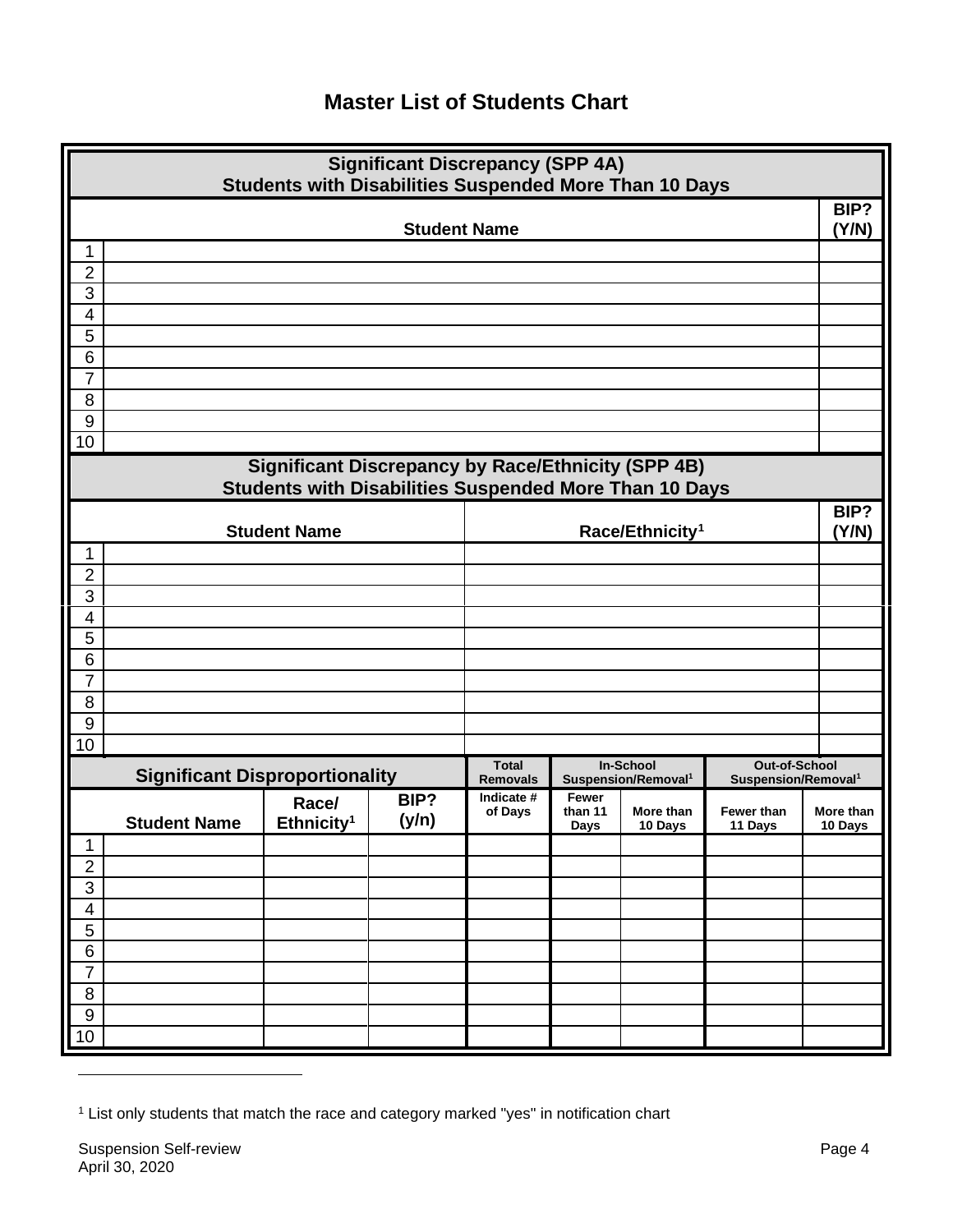## **Selection of Student Sample**

<span id="page-6-0"></span>Utilizing the students included on the Master List of Students Chart, select ten students with disabilities suspended for whom the data indicated a significant discrepancy and/or by the type of disciplinary action for the race/ethnicity group identified for disproportionality. If the district was identified for more than one subgroup, the ten selected students should include representation from each subgroup. Additionally, please note that the student sample must include some students that have a behavioral intervention plan (BIP).

|                  | <b>Student Name</b> | BIP?<br>(Y/N) |
|------------------|---------------------|---------------|
| $\mathbf 1$      |                     |               |
| $\overline{2}$   |                     |               |
| လ                |                     |               |
| $\overline{4}$   |                     |               |
| $\overline{5}$   |                     |               |
| $\overline{6}$   |                     |               |
| $\frac{1}{7}$    |                     |               |
| $\bf 8$          |                     |               |
| $\boldsymbol{9}$ |                     |               |
| 10               |                     |               |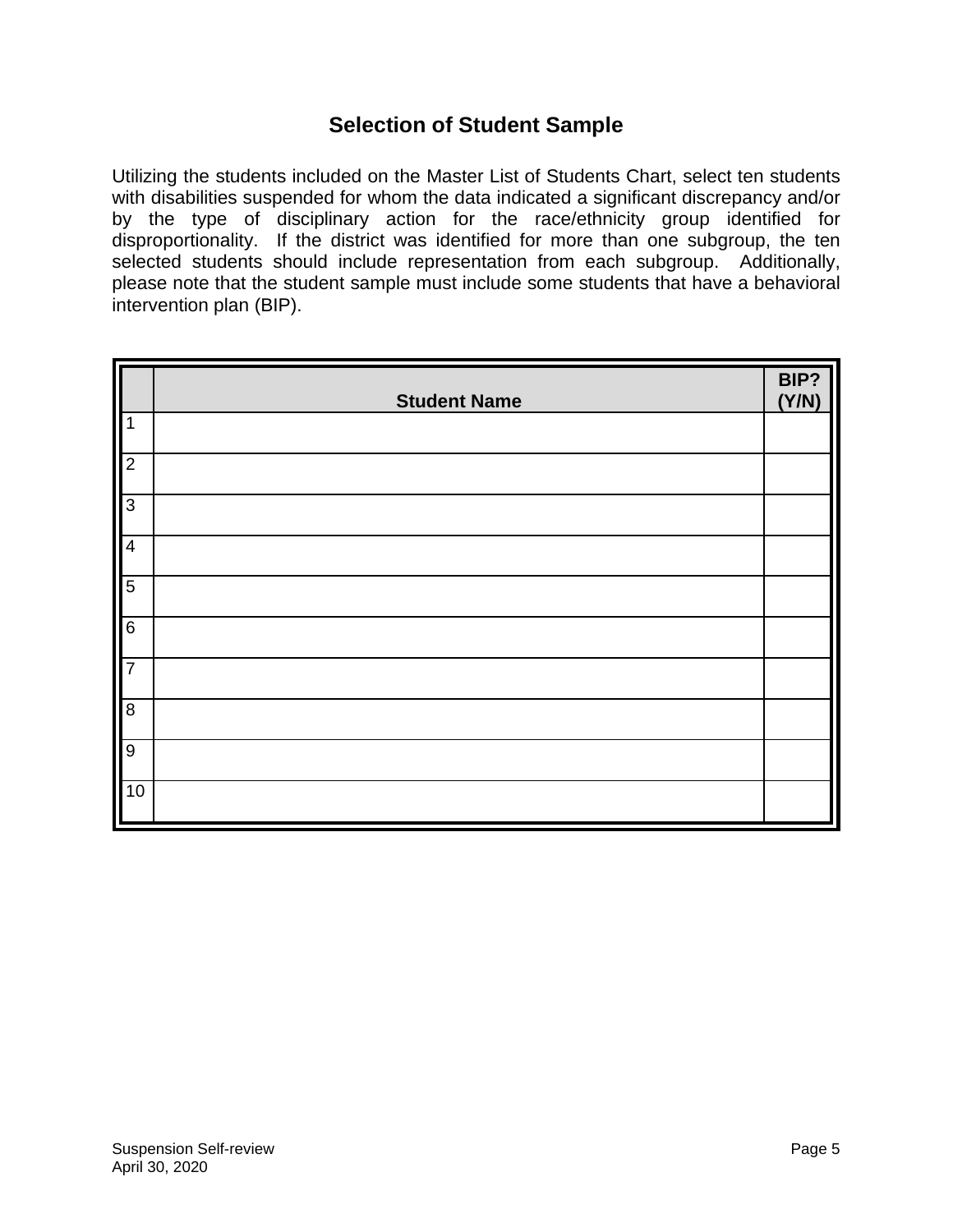## **Materials List to be Used in the Student Record Review**

<span id="page-7-0"></span>The following student-specific materials should be available to the review team for each student on the Student Sample List:

- Special education file, including the IEP, documentation of all committee on special education (CSE) and manifestation determination meetings, prior written notices, IEP annual goals progress reports and evaluations
- All disciplinary referrals
- All suspension notifications
- Superintendent's hearing information (if applicable)

In addition, for those students who had a BIP, the following documents should be made available to the review team:

- Copy of the functional behavioral assessment (FBA)
- Copy of the BIP
- Documentation of the progress monitoring of the BIP
- Documentation of the results of the progress monitoring being reported to the student's parents and CSE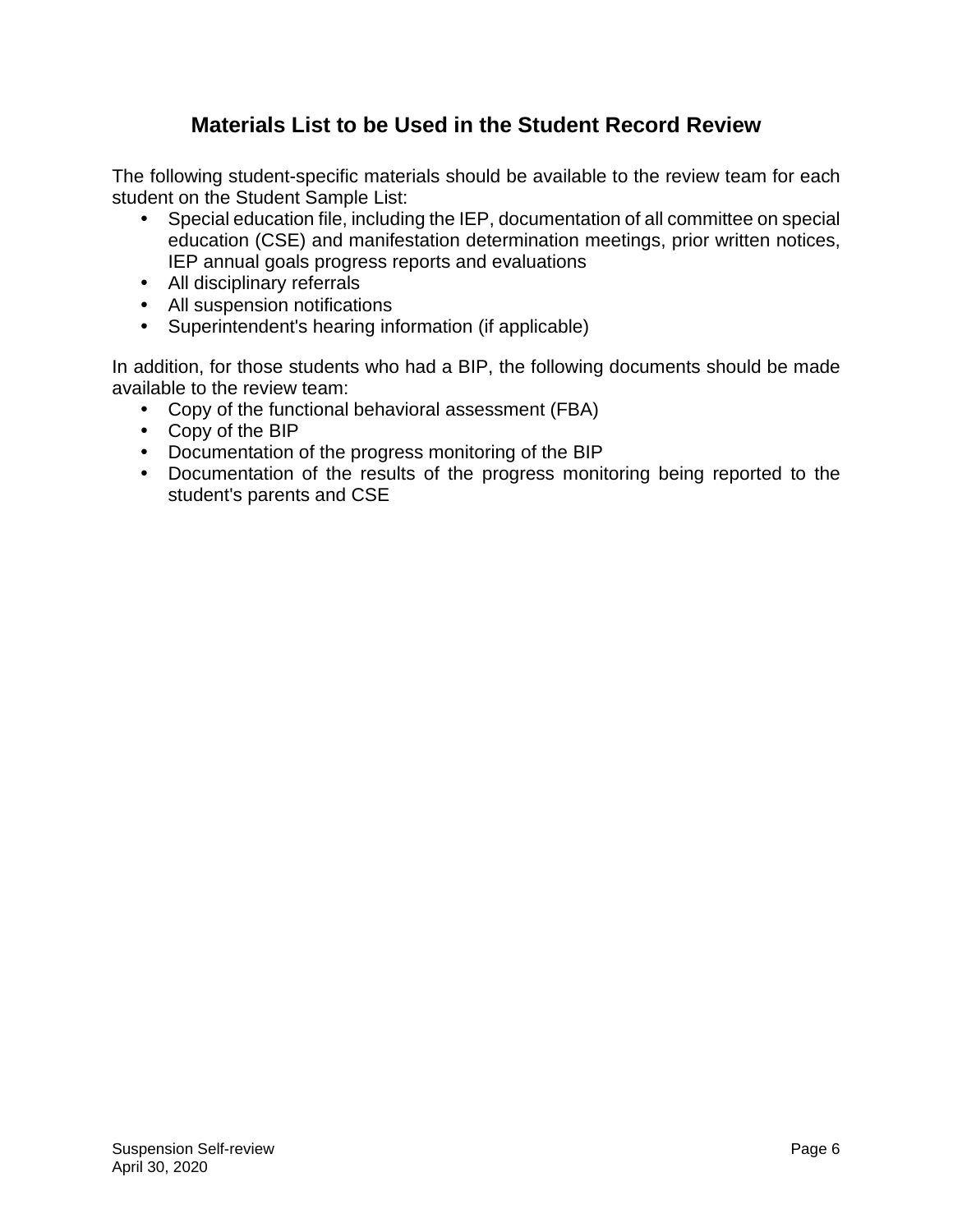## **Directions for the Individual Student Record Review**

<span id="page-8-0"></span>The district must complete the student-specific information found on the first page of each Individual Student Record Review Form. This information will be obtained by reviewing the student specific materials mentioned above and will be referenced in various citations throughout the Individual Student Record Review.

Conduct the Individual Student Record Review for each student in the sample. Record compliance/noncompliance for each item on the Individual Student Record Review Form:

- Place a check in the "Yes" box in the column if the item is present and meets compliance.
- Place a check in the "No" box in the column if the item is missing or if the item does not meet compliance.
- Place a check in the "NA" (not applicable) box in the column if the item is not applicable to this student. An item should be noted as "NA" if it clearly does not pertain to the individual student. For example, the components of an FBA should be marked "NA" if the student did not have an FBA.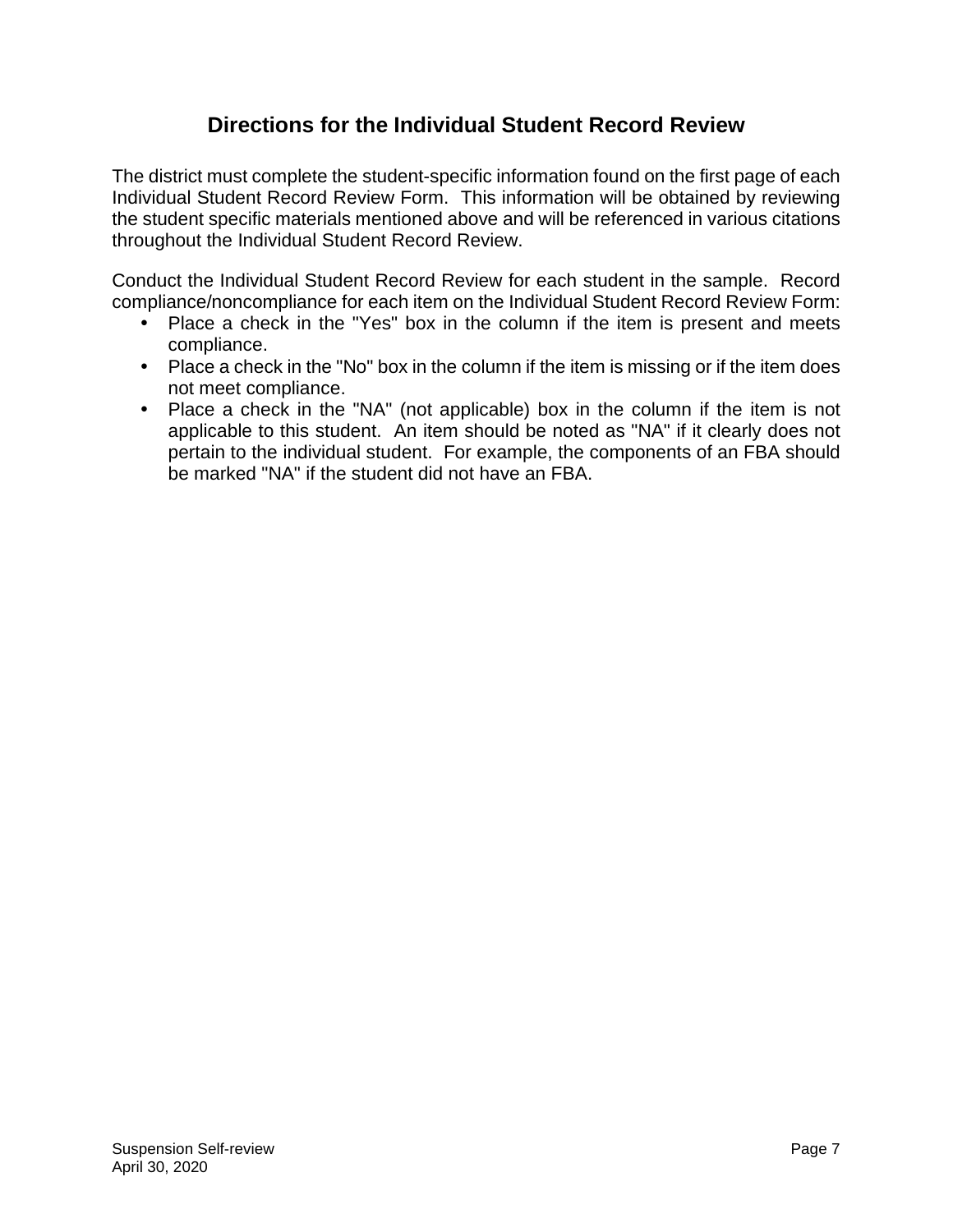## **Individual Student Record Review Form**

#### THE FOLLOWING PAGES ARE REQUIRED FOR EACH of the TEN STUDENTS in the SAMPLE

Student Identifier: Person Completing Form: Date of Record Review:

<span id="page-9-0"></span>

|                                                                                                                                                                                                                                                                                                                                                                                                                                                                                                      |                                                                                                                                                   | Area 1: Individual Evaluations for Students with Disabilities                                                                                                                                                                                                                                                                                                                                                                                                                                                                                                                                                                                                                                                                                                                               |                        |  |  |  |  |  |
|------------------------------------------------------------------------------------------------------------------------------------------------------------------------------------------------------------------------------------------------------------------------------------------------------------------------------------------------------------------------------------------------------------------------------------------------------------------------------------------------------|---------------------------------------------------------------------------------------------------------------------------------------------------|---------------------------------------------------------------------------------------------------------------------------------------------------------------------------------------------------------------------------------------------------------------------------------------------------------------------------------------------------------------------------------------------------------------------------------------------------------------------------------------------------------------------------------------------------------------------------------------------------------------------------------------------------------------------------------------------------------------------------------------------------------------------------------------------|------------------------|--|--|--|--|--|
|                                                                                                                                                                                                                                                                                                                                                                                                                                                                                                      | Description: Relevant records of students with disabilities will be reviewed to determine if students with disabilities have received appropriate |                                                                                                                                                                                                                                                                                                                                                                                                                                                                                                                                                                                                                                                                                                                                                                                             |                        |  |  |  |  |  |
|                                                                                                                                                                                                                                                                                                                                                                                                                                                                                                      |                                                                                                                                                   | evaluations upon which to base positive behavioral supports and services that would prevent the behaviors from occurring.                                                                                                                                                                                                                                                                                                                                                                                                                                                                                                                                                                                                                                                                   |                        |  |  |  |  |  |
| <b>Citation</b>                                                                                                                                                                                                                                                                                                                                                                                                                                                                                      | <b>Item</b>                                                                                                                                       |                                                                                                                                                                                                                                                                                                                                                                                                                                                                                                                                                                                                                                                                                                                                                                                             | <b>Determination</b>   |  |  |  |  |  |
| $(8$ NYCRR)                                                                                                                                                                                                                                                                                                                                                                                                                                                                                          | #                                                                                                                                                 | <b>Regulatory Language</b>                                                                                                                                                                                                                                                                                                                                                                                                                                                                                                                                                                                                                                                                                                                                                                  | of Compliance          |  |  |  |  |  |
| §200.1(r)                                                                                                                                                                                                                                                                                                                                                                                                                                                                                            |                                                                                                                                                   | Functional behavioral assessment means the process of determining why a student engages<br>in behaviors that impede learning and how the student's behavior relates to the environment.<br>The functional behavioral assessment shall be developed consistent with the requirements in<br>section 200.22(a) of this Part and shall include, but is not limited to:<br>• the identification of the problem behavior,<br>the definition of the behavior in concrete terms,<br>$\bullet$<br>the identification of the contextual factors that contribute to the behavior (including cognitive<br>and affective factors), and<br>the formulation of a hypothesis regarding the general conditions under which a behavior<br>usually occurs and probable consequences that serve to maintain it. | Yes<br>No<br><b>NA</b> |  |  |  |  |  |
|                                                                                                                                                                                                                                                                                                                                                                                                                                                                                                      |                                                                                                                                                   | <b>Use to Determine Compliance</b>                                                                                                                                                                                                                                                                                                                                                                                                                                                                                                                                                                                                                                                                                                                                                          |                        |  |  |  |  |  |
| Review the FBA to determine if it contains the following components:<br>No Identification of the problem behavior<br>Yes  <br>Definition of the problem behavior in concrete (measurable and observable) terms<br>No<br>Yes<br>Identification of the contextual factors that contribute to the behavior<br>Yes<br>No.<br>Formulation of a hypothesis regarding the conditions under which a behavior usually occurs<br>Yes  <br>No<br>Probable consequences that serve to maintain it<br>  No<br>Yes |                                                                                                                                                   |                                                                                                                                                                                                                                                                                                                                                                                                                                                                                                                                                                                                                                                                                                                                                                                             |                        |  |  |  |  |  |
| <b>Note:</b> If an FBA was not done, the citation is "NA".                                                                                                                                                                                                                                                                                                                                                                                                                                           |                                                                                                                                                   | <b>Note:</b> If any of these are no, the citation is noncompliant ("No").                                                                                                                                                                                                                                                                                                                                                                                                                                                                                                                                                                                                                                                                                                                   |                        |  |  |  |  |  |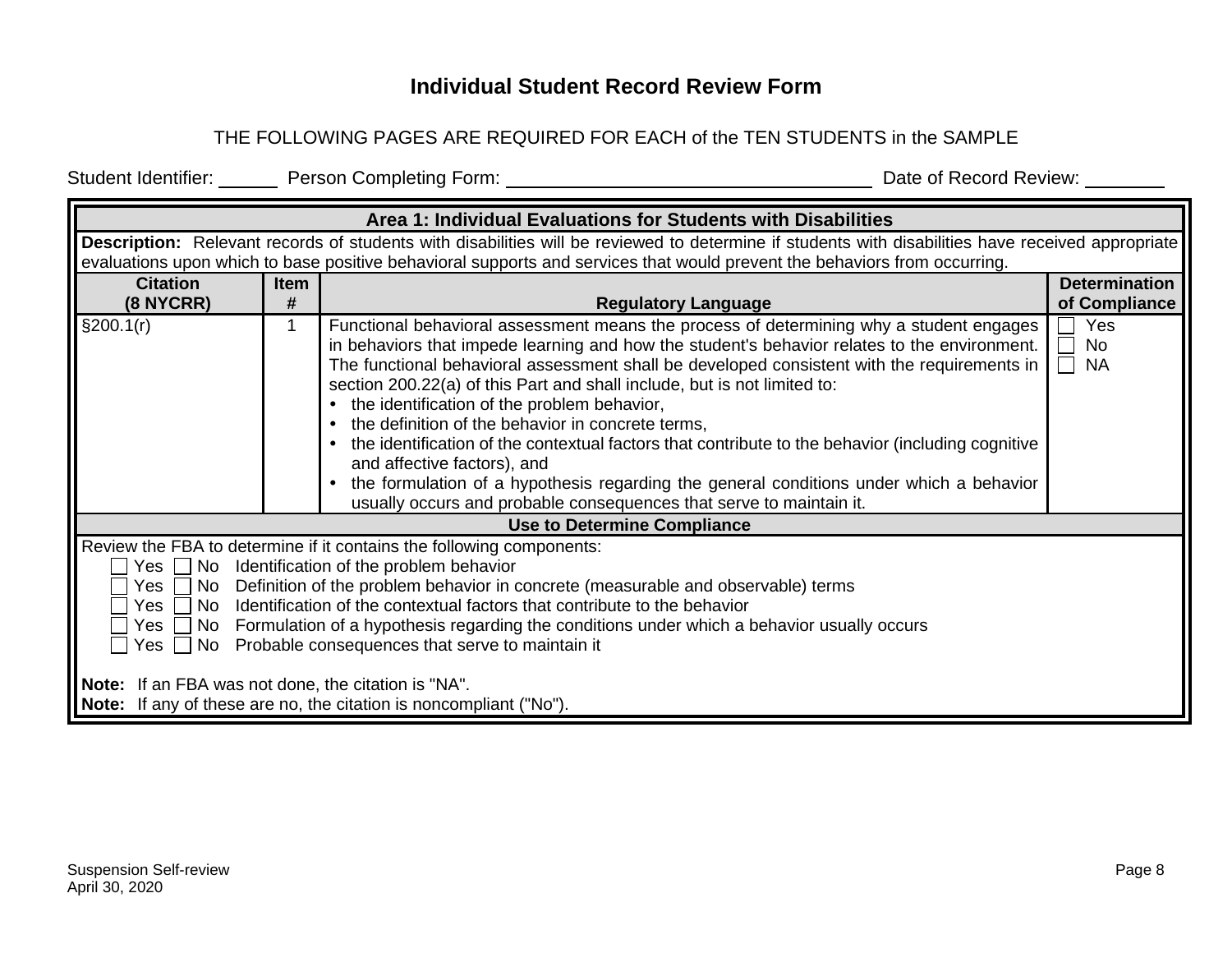| <b>Citation</b>                                                                                                                               |  | <b>Item</b>    |                                                                                                                                                        | <b>Determination</b> |  |
|-----------------------------------------------------------------------------------------------------------------------------------------------|--|----------------|--------------------------------------------------------------------------------------------------------------------------------------------------------|----------------------|--|
| (8 NYCRR)                                                                                                                                     |  | #              | <b>Regulatory Language</b>                                                                                                                             | of Compliance        |  |
| $\S 200.4(b)(1)(v)$                                                                                                                           |  | $\overline{2}$ | Individual evaluation and reevaluation The individual evaluation must be at no cost to the                                                             | Yes                  |  |
|                                                                                                                                               |  |                | parent, and the initial evaluation must include at least:                                                                                              | <b>No</b><br>$\sim$  |  |
|                                                                                                                                               |  |                | other appropriate assessments or evaluations, including a functional behavioral assessment                                                             | $\Box$<br><b>NA</b>  |  |
|                                                                                                                                               |  |                | for a student whose behavior impedes his or her learning or that of others, as necessary to                                                            |                      |  |
|                                                                                                                                               |  |                | ascertain the physical, mental, behavioral and emotional factors which contribute to the<br>suspected disabilities.                                    |                      |  |
|                                                                                                                                               |  |                | <b>Use to Determine Compliance</b>                                                                                                                     |                      |  |
|                                                                                                                                               |  |                | If initial referral was within three years of the date(s) of suspension(s):                                                                            |                      |  |
|                                                                                                                                               |  |                |                                                                                                                                                        |                      |  |
| Date of initial referral to CSE:                                                                                                              |  |                |                                                                                                                                                        |                      |  |
|                                                                                                                                               |  |                | Was behavior identified as an area of concern in the initial referral? $\Box$ Yes $\Box$ No                                                            |                      |  |
|                                                                                                                                               |  |                | Date of prior written notice (PWN) requesting consent for initial evaluation:                                                                          |                      |  |
|                                                                                                                                               |  |                | Was behavior an area that was to be evaluated according to the PWN? $\Box$ Yes $\Box$ No                                                               |                      |  |
|                                                                                                                                               |  |                |                                                                                                                                                        |                      |  |
|                                                                                                                                               |  |                | Note: If behavior was not identified as an area of concern and was not included as an area to be evaluated in the PWN, this citation is "NA".          |                      |  |
|                                                                                                                                               |  |                | Note: If behavior was identified as an area of concern in the initial referral and behavior was not identified as being an area to be evaluated in the |                      |  |
|                                                                                                                                               |  |                | PWN, this citation is noncompliant ("No").                                                                                                             |                      |  |
|                                                                                                                                               |  |                | If reevaluation was within approximately one year of the date(s) of suspension(s):                                                                     |                      |  |
|                                                                                                                                               |  |                |                                                                                                                                                        |                      |  |
| Date of CSE re-evaluation meeting:                                                                                                            |  |                |                                                                                                                                                        |                      |  |
|                                                                                                                                               |  |                | Was behavior identified as an area of concern in the IEP that was in place when the reevaluation occurred? $\Box$ Yes $\Box$ No                        |                      |  |
|                                                                                                                                               |  |                |                                                                                                                                                        |                      |  |
| Date of PWN requesting consent for reevaluation:                                                                                              |  |                |                                                                                                                                                        |                      |  |
| Was behavior an area that was to be evaluated according to the PWN? $\Box$ Yes $\Box$ No                                                      |  |                |                                                                                                                                                        |                      |  |
| Note: If behavior was not identified as an area of concern and was not included as an area to be evaluated in the PWN, this citation is "NA". |  |                |                                                                                                                                                        |                      |  |
|                                                                                                                                               |  |                | Note: If behavior was identified as an area of concern in the IEP that was in place when the reevaluation occurred and behavior was not identified     |                      |  |
|                                                                                                                                               |  |                | as being an area to be evaluated in the PWN, this citation is noncompliant ("No").                                                                     |                      |  |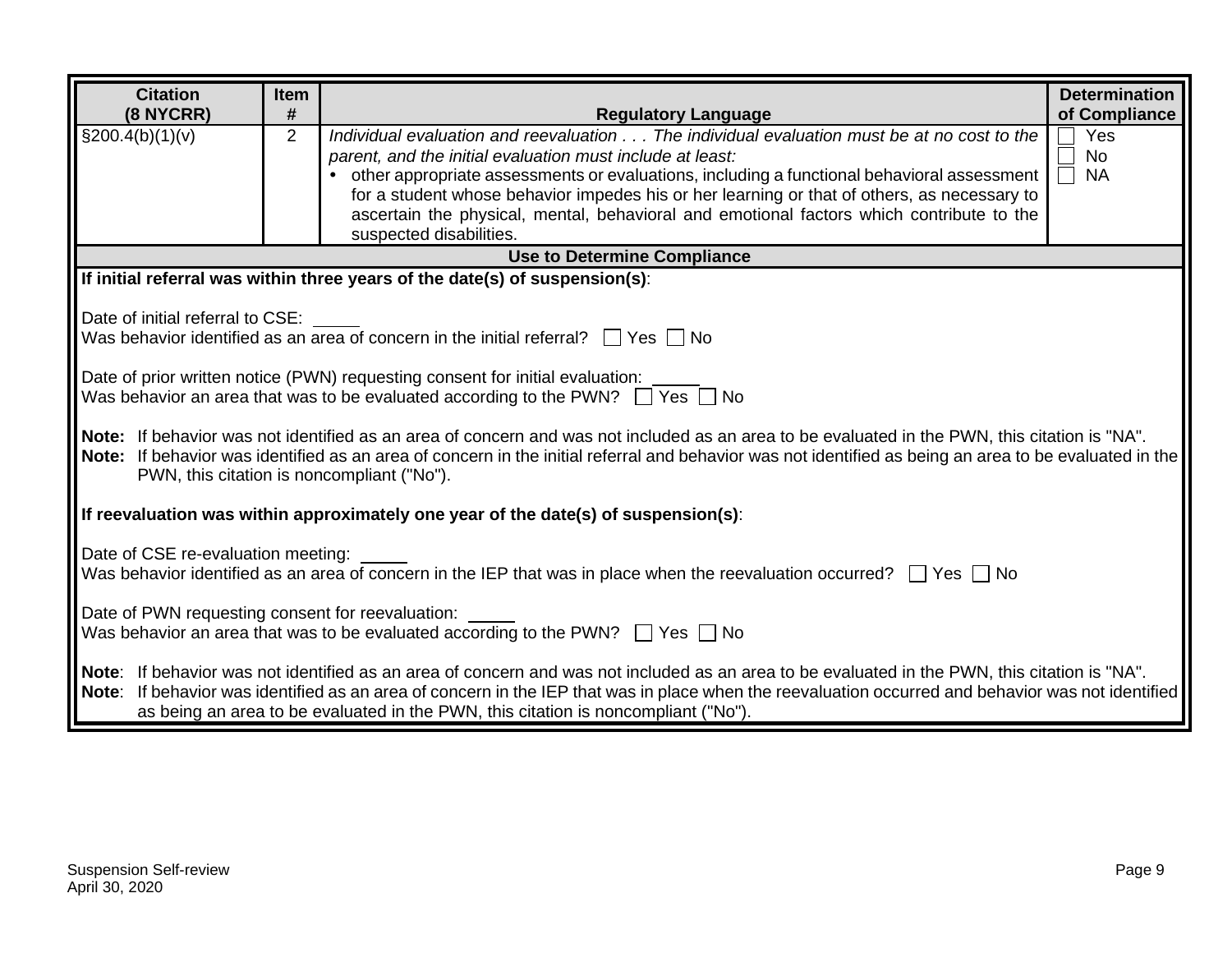| <b>Citation</b><br>(8 NYCRR)                                                                                                                       | Item<br># | <b>Regulatory Language</b>                                                                                                                                                                                                                                                                                                                                                                                                                                                                         | <b>Determination</b><br>of Compliance |  |  |  |
|----------------------------------------------------------------------------------------------------------------------------------------------------|-----------|----------------------------------------------------------------------------------------------------------------------------------------------------------------------------------------------------------------------------------------------------------------------------------------------------------------------------------------------------------------------------------------------------------------------------------------------------------------------------------------------------|---------------------------------------|--|--|--|
| §201.3(a)                                                                                                                                          | 3         | If the manifestation team pursuant to section 201.4 of this Part, makes the determination that<br>the conduct subject to the disciplinary action was a manifestation of the student's disability, the<br>CSE must either:<br>conduct a functional behavioral assessment, unless the school district had conducted a<br>functional behavioral assessment before the behavior that resulted in the change of<br>placement occurred, and implement a behavioral intervention plan for the student; or | Yes<br>No.<br><b>NA</b>               |  |  |  |
|                                                                                                                                                    |           | <b>Use to Determine Compliance</b>                                                                                                                                                                                                                                                                                                                                                                                                                                                                 |                                       |  |  |  |
| <b>Functional Behavioral Assessment</b>                                                                                                            |           |                                                                                                                                                                                                                                                                                                                                                                                                                                                                                                    |                                       |  |  |  |
|                                                                                                                                                    |           | Refer to the outcome(s) of student's manifestation determination meeting(s).                                                                                                                                                                                                                                                                                                                                                                                                                       |                                       |  |  |  |
|                                                                                                                                                    |           | Did the manifestation team determine that the conduct was a manifestation of the student's disability? $\Box$ Yes $\Box$ No                                                                                                                                                                                                                                                                                                                                                                        |                                       |  |  |  |
| <b>Note:</b> If no, this citation is "NA".                                                                                                         |           |                                                                                                                                                                                                                                                                                                                                                                                                                                                                                                    |                                       |  |  |  |
| If yes, refer to the date(s) of the FBA.                                                                                                           |           |                                                                                                                                                                                                                                                                                                                                                                                                                                                                                                    |                                       |  |  |  |
| When was the FBA conducted?<br>prior to the behavior that resulted in the disciplinary change in placement<br>as a result of manifestation meeting |           |                                                                                                                                                                                                                                                                                                                                                                                                                                                                                                    |                                       |  |  |  |
|                                                                                                                                                    |           | Note: If an FBA was not conducted, this citation is noncompliant ("No").                                                                                                                                                                                                                                                                                                                                                                                                                           |                                       |  |  |  |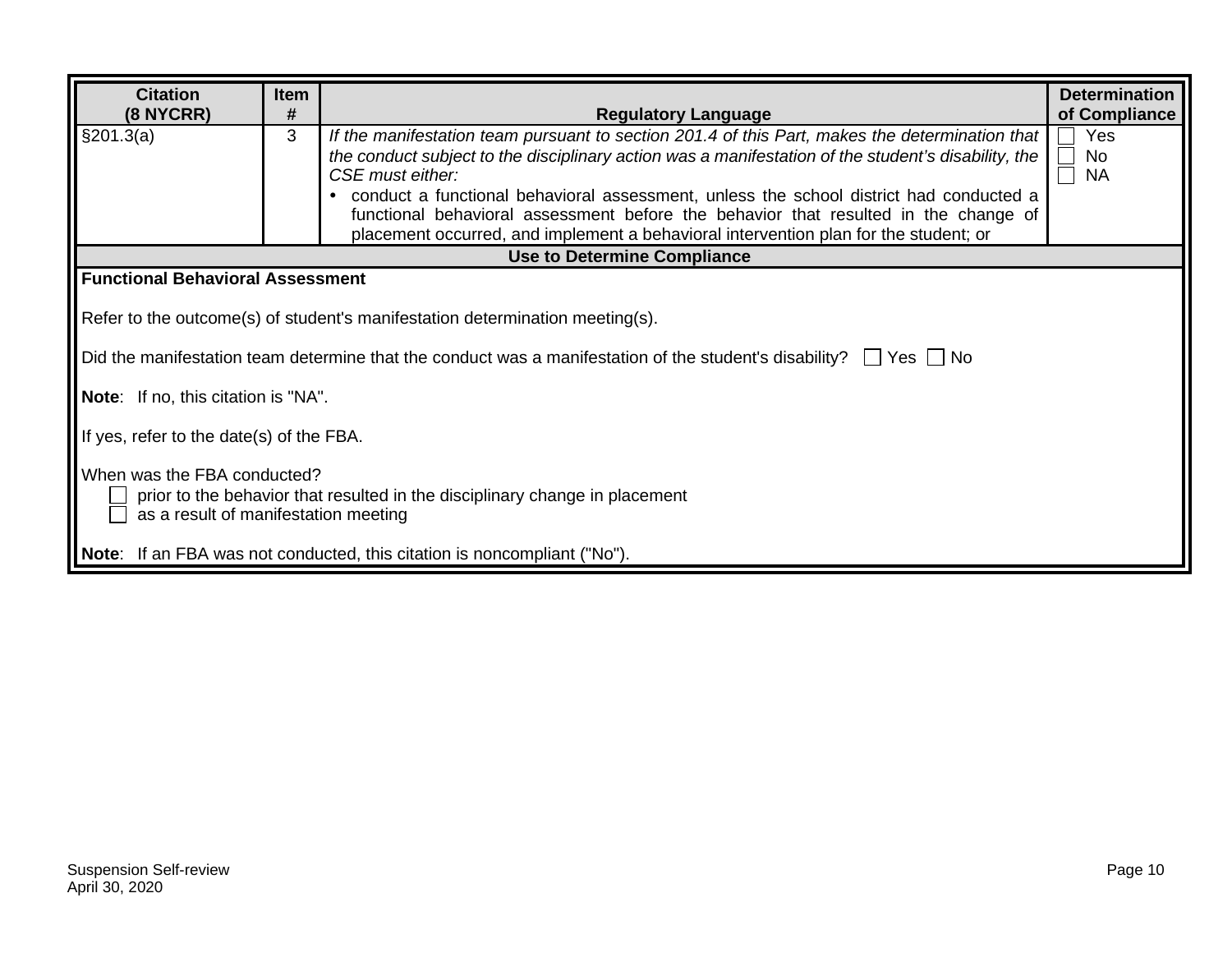|                                                                         |             | Area 2: Individualized Education Programs                                                                                                              |                      |  |  |  |  |
|-------------------------------------------------------------------------|-------------|--------------------------------------------------------------------------------------------------------------------------------------------------------|----------------------|--|--|--|--|
|                                                                         |             | Description: The IEPs of students with disabilities suspended for 10 or more days must be reviewed to ensure they include positive behavioral          |                      |  |  |  |  |
|                                                                         |             | supports and services a student with a disability needs to prevent the occurrence of a behavior.                                                       |                      |  |  |  |  |
| <b>Citation</b>                                                         | <b>Item</b> |                                                                                                                                                        | <b>Determination</b> |  |  |  |  |
| (8 NYCRR)                                                               | #           | <b>Regulatory Language</b>                                                                                                                             | of Compliance        |  |  |  |  |
| $\S200.22(b)(2)$                                                        | 4           | In accordance with the requirements in section 200.4 of this Part, in the case of a student whose                                                      | Yes                  |  |  |  |  |
|                                                                         |             | behavior impedes his or her learning or that of others:                                                                                                | <b>No</b>            |  |  |  |  |
|                                                                         |             | the CSE or CPSE shall consider strategies, including positive behavioral interventions and                                                             | <b>NA</b>            |  |  |  |  |
|                                                                         |             | supports and other strategies to address that behavior.                                                                                                |                      |  |  |  |  |
|                                                                         |             | If a particular device or service, including an intervention, accommodation or other program                                                           |                      |  |  |  |  |
|                                                                         |             | modification is needed to address the student's behavior that impedes his or her learning or                                                           |                      |  |  |  |  |
|                                                                         |             | that of others, the IEP shall so indicate.<br>A student's need for a behavioral intervention plan shall be documented in the IEP and such<br>$\bullet$ |                      |  |  |  |  |
|                                                                         |             | plan shall be reviewed at least annually by the CSE or CPSE.                                                                                           |                      |  |  |  |  |
|                                                                         |             | <b>Use to Determine Compliance</b>                                                                                                                     |                      |  |  |  |  |
|                                                                         |             | Refer to the date(s) of IEP(s) and BIP(s) in effect during suspension(s).                                                                              |                      |  |  |  |  |
|                                                                         |             |                                                                                                                                                        |                      |  |  |  |  |
|                                                                         |             | Did the IEP indicate any intervention, modification or other program modification to address the student's behavior? $\Box$ Yes $\Box$ No              |                      |  |  |  |  |
| <b>Note:</b> If no, this citation is noncompliant ("No").               |             |                                                                                                                                                        |                      |  |  |  |  |
| Did the student have a BIP during suspension(s)?<br>  No<br>Yes         |             |                                                                                                                                                        |                      |  |  |  |  |
| If yes, did the IEP indicate the student required a BIP?<br>  No<br>Yes |             |                                                                                                                                                        |                      |  |  |  |  |
| Was the BIP reviewed at least annually by the CSE?<br>  No<br>Yes       |             |                                                                                                                                                        |                      |  |  |  |  |
|                                                                         |             | Note: If the IEP did not indicate the student required a BIP, but the student did have a BIP, this citation is noncompliant ("No").                    |                      |  |  |  |  |
|                                                                         |             | <b>Note:</b> If the BIP was not reviewed by the CSE at least annually, this citation is noncompliant ("No").                                           |                      |  |  |  |  |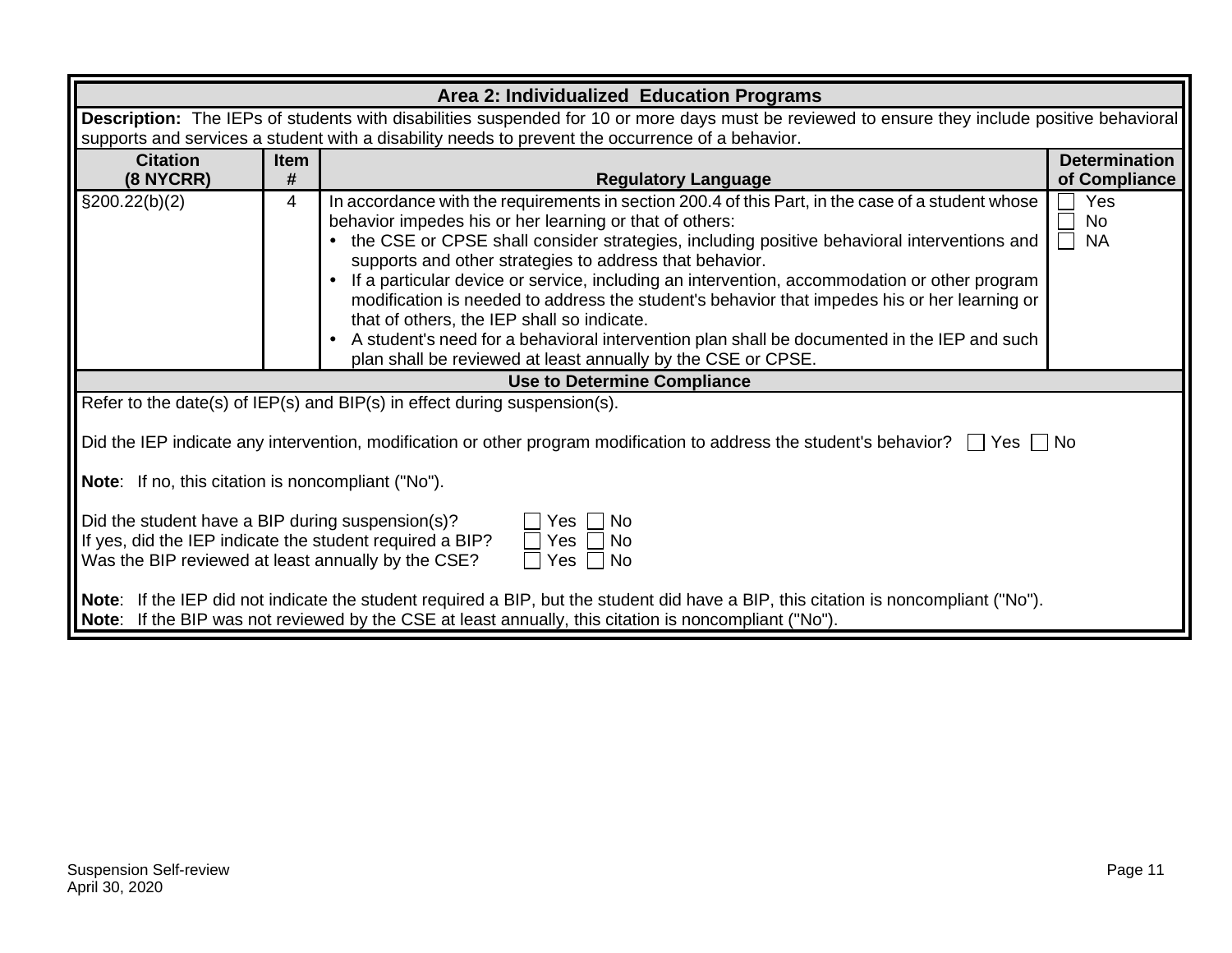| <b>Citation</b><br>$(8$ NYCRR)                                                     | <b>Item</b><br># | <b>Regulatory Language</b>                                                                                                                                                                                                                       | <b>Determination</b><br>of Compliance |  |  |
|------------------------------------------------------------------------------------|------------------|--------------------------------------------------------------------------------------------------------------------------------------------------------------------------------------------------------------------------------------------------|---------------------------------------|--|--|
| §201.4(e)                                                                          | 5                | Deficiencies in IEP. If the manifestation team determines the conduct in question was the direct<br>result of the school district's failure to implement the IEP, the school district must take<br>immediate steps to remedy those deficiencies. | Yes<br>No<br><b>NA</b>                |  |  |
|                                                                                    |                  | <b>Use to Determine Compliance</b>                                                                                                                                                                                                               |                                       |  |  |
|                                                                                    |                  | Refer to the outcome of student's manifestation determination meeting(s).                                                                                                                                                                        |                                       |  |  |
|                                                                                    |                  | If a manifestation was found, was it due to the district's failure to implement the IEP? $\Box$ Yes $\Box$ No                                                                                                                                    |                                       |  |  |
| <b>Note:</b> If no, this citation is "NA".                                         |                  |                                                                                                                                                                                                                                                  |                                       |  |  |
| If yes, did the district immediately remedy the deficiencies? $\Box$ Yes $\Box$ No |                  |                                                                                                                                                                                                                                                  |                                       |  |  |
| <b>Note:</b> If no, this citation is noncompliant ("No").                          |                  |                                                                                                                                                                                                                                                  |                                       |  |  |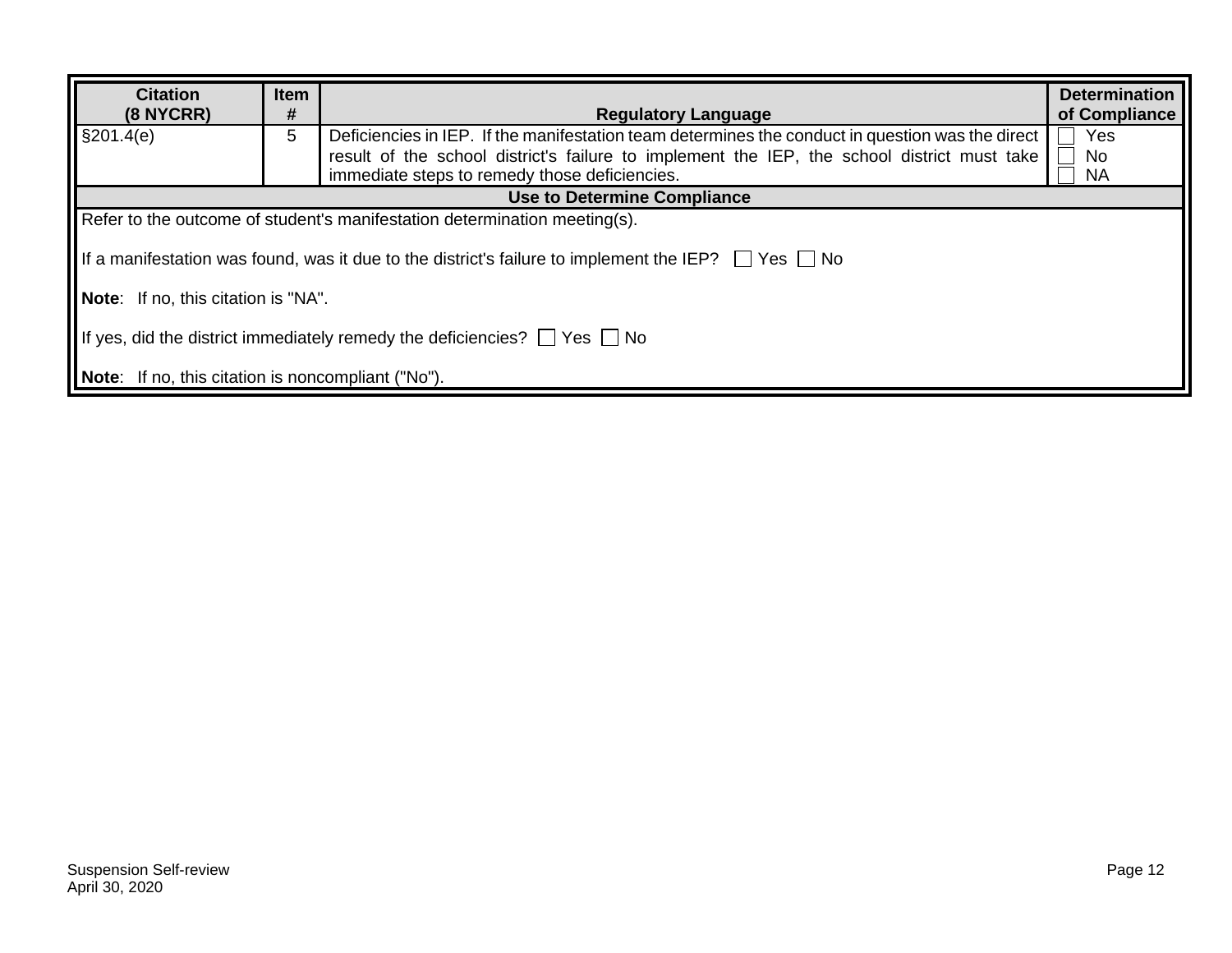| Area 3: Behavioral Intervention Plans                                                                                                                                                                                                      |                                                                                                                                                          |                                                                                                                                                                                     |                                       |  |  |  |
|--------------------------------------------------------------------------------------------------------------------------------------------------------------------------------------------------------------------------------------------|----------------------------------------------------------------------------------------------------------------------------------------------------------|-------------------------------------------------------------------------------------------------------------------------------------------------------------------------------------|---------------------------------------|--|--|--|
|                                                                                                                                                                                                                                            | Description: Behavioral intervention plans of students with disabilities will be reviewed to ensure the district is taking appropriate steps to progress |                                                                                                                                                                                     |                                       |  |  |  |
|                                                                                                                                                                                                                                            | monitor BIPs and prevent the reoccurrence of a student's behaviors.                                                                                      |                                                                                                                                                                                     |                                       |  |  |  |
| <b>Citation</b><br>(8 NYCRR)                                                                                                                                                                                                               | Item<br>#                                                                                                                                                | <b>Regulatory Language</b>                                                                                                                                                          | <b>Determination</b><br>of Compliance |  |  |  |
| $\S200.22(b)(5)$                                                                                                                                                                                                                           | 6                                                                                                                                                        | Progress monitoring. The implementation of a student's behavioral intervention plan shall                                                                                           | Yes<br>$\vert \ \ \vert$              |  |  |  |
|                                                                                                                                                                                                                                            |                                                                                                                                                          | include regular progress monitoring of the:                                                                                                                                         | $\square$<br><b>No</b>                |  |  |  |
|                                                                                                                                                                                                                                            |                                                                                                                                                          | frequency,<br>$\bullet$                                                                                                                                                             | <b>NA</b>                             |  |  |  |
|                                                                                                                                                                                                                                            |                                                                                                                                                          | duration, and<br>$\bullet$                                                                                                                                                          |                                       |  |  |  |
|                                                                                                                                                                                                                                            |                                                                                                                                                          | intensity of the behavioral interventions at scheduled intervals, as specified in the behavioral                                                                                    |                                       |  |  |  |
|                                                                                                                                                                                                                                            |                                                                                                                                                          | intervention plan and on the student's IEP.                                                                                                                                         |                                       |  |  |  |
|                                                                                                                                                                                                                                            |                                                                                                                                                          |                                                                                                                                                                                     |                                       |  |  |  |
|                                                                                                                                                                                                                                            |                                                                                                                                                          | The results of the progress monitoring shall be documented and reported to the student's<br>parents and to the CSE or CPSE and shall be considered in any determination to revise a |                                       |  |  |  |
|                                                                                                                                                                                                                                            |                                                                                                                                                          | student's behavioral intervention plan or IEP.                                                                                                                                      |                                       |  |  |  |
|                                                                                                                                                                                                                                            |                                                                                                                                                          | <b>Use to Determine Compliance</b>                                                                                                                                                  |                                       |  |  |  |
|                                                                                                                                                                                                                                            |                                                                                                                                                          | Refer to the BIP(s) in effect during the school year for which the district was identified.                                                                                         |                                       |  |  |  |
|                                                                                                                                                                                                                                            |                                                                                                                                                          |                                                                                                                                                                                     |                                       |  |  |  |
|                                                                                                                                                                                                                                            |                                                                                                                                                          | <b>Note:</b> If the student did not have a BIP(s) during the school year for which the district was identified, this citation is "NA".                                              |                                       |  |  |  |
|                                                                                                                                                                                                                                            |                                                                                                                                                          | If the student had a BIP(s) during that school year, did the BIP include the following information for the targeted behavior(s) at scheduled intervals:                             |                                       |  |  |  |
| No Frequency<br>Yes $ $                                                                                                                                                                                                                    |                                                                                                                                                          |                                                                                                                                                                                     |                                       |  |  |  |
| No Duration<br>Yes                                                                                                                                                                                                                         |                                                                                                                                                          |                                                                                                                                                                                     |                                       |  |  |  |
| $\Box$ Yes $\Box$ No Intensity                                                                                                                                                                                                             |                                                                                                                                                          |                                                                                                                                                                                     |                                       |  |  |  |
|                                                                                                                                                                                                                                            |                                                                                                                                                          |                                                                                                                                                                                     |                                       |  |  |  |
| Note: If any of these are no, this citation is noncompliant ("No").                                                                                                                                                                        |                                                                                                                                                          |                                                                                                                                                                                     |                                       |  |  |  |
|                                                                                                                                                                                                                                            |                                                                                                                                                          |                                                                                                                                                                                     |                                       |  |  |  |
| Date(s) the results of the progress monitoring were reported to the parents and CSE:<br>If the IEP includes annual goals related to the student's behavior, then the IEP must include when periodic reports on the progress the student is |                                                                                                                                                          |                                                                                                                                                                                     |                                       |  |  |  |
| making towards those goals will be provided to the student's parents.                                                                                                                                                                      |                                                                                                                                                          |                                                                                                                                                                                     |                                       |  |  |  |
|                                                                                                                                                                                                                                            |                                                                                                                                                          |                                                                                                                                                                                     |                                       |  |  |  |
|                                                                                                                                                                                                                                            |                                                                                                                                                          | Note: If the results were not reported to the parents and the CSE, this citation is noncompliant ("No").                                                                            |                                       |  |  |  |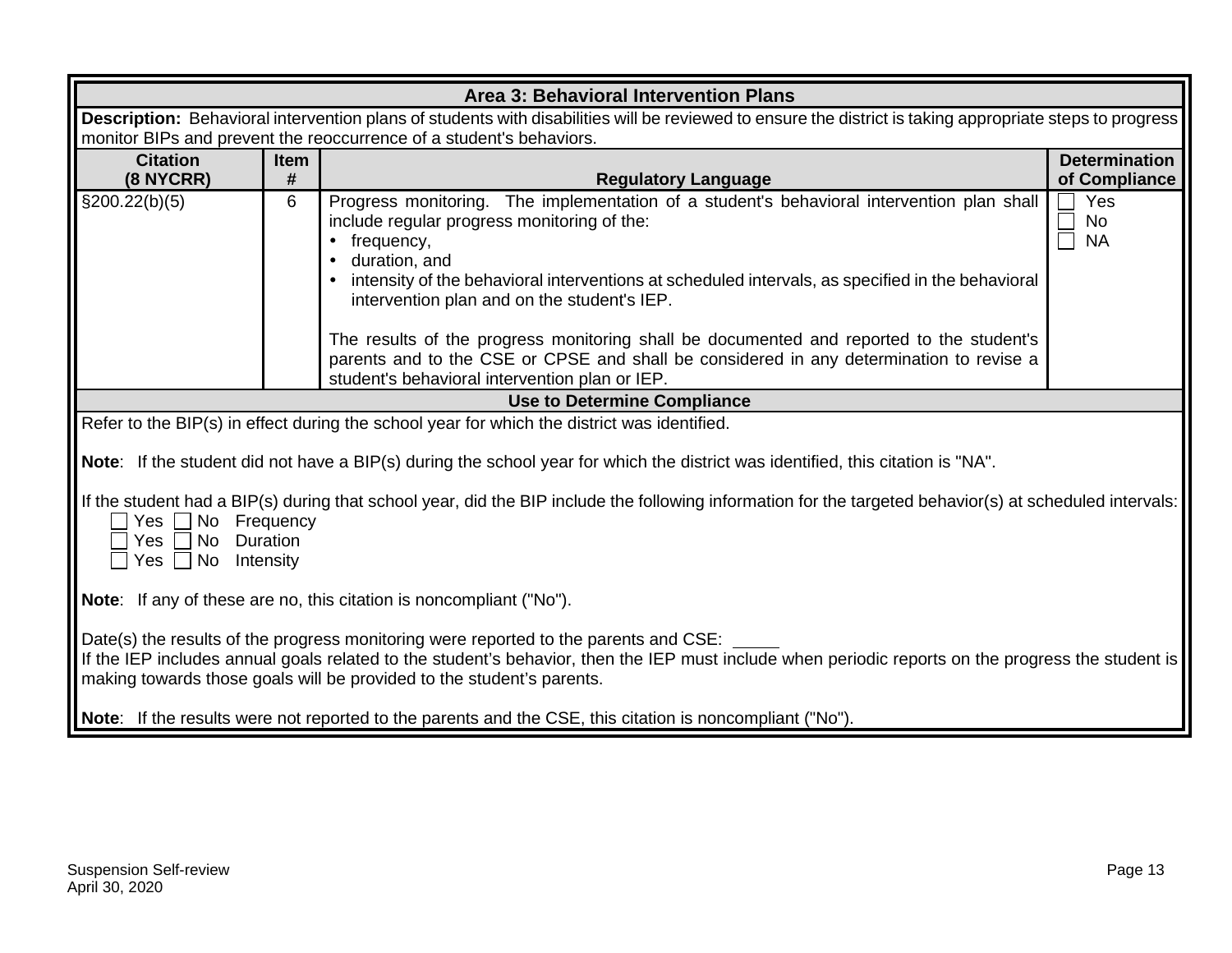| <b>Citation</b>                                                                                                                                                                                                                                                                                                                                        | <b>Item</b>         |                                                                                                                                        | <b>Determination</b>                 |  |  |  |
|--------------------------------------------------------------------------------------------------------------------------------------------------------------------------------------------------------------------------------------------------------------------------------------------------------------------------------------------------------|---------------------|----------------------------------------------------------------------------------------------------------------------------------------|--------------------------------------|--|--|--|
| (8 NYCRR)<br>\$201.2(a)                                                                                                                                                                                                                                                                                                                                | #<br>$\overline{7}$ | <b>Regulatory Language</b><br>Behavioral intervention plan means a plan that is based on the results of the functional                 | of Compliance<br>Yes<br>$\mathsf{L}$ |  |  |  |
|                                                                                                                                                                                                                                                                                                                                                        |                     | behavioral assessment and, at a minimum, includes:                                                                                     | No                                   |  |  |  |
|                                                                                                                                                                                                                                                                                                                                                        |                     | a description of the problem behavior,                                                                                                 | <b>NA</b>                            |  |  |  |
|                                                                                                                                                                                                                                                                                                                                                        |                     | global and specific hypotheses as to why the problem behavior occurs, and                                                              |                                      |  |  |  |
|                                                                                                                                                                                                                                                                                                                                                        |                     | intervention strategies that include positive behavioral supports and services to address the<br>behavior.                             |                                      |  |  |  |
|                                                                                                                                                                                                                                                                                                                                                        |                     | <b>Use to Determine Compliance</b>                                                                                                     |                                      |  |  |  |
|                                                                                                                                                                                                                                                                                                                                                        |                     | Refer to the BIP(s) in effect during the school year for which the district was identified.                                            |                                      |  |  |  |
|                                                                                                                                                                                                                                                                                                                                                        |                     |                                                                                                                                        |                                      |  |  |  |
|                                                                                                                                                                                                                                                                                                                                                        |                     | <b>Note:</b> If the student did not have a BIP(s) during the school year for which the district was identified, this citation is "NA". |                                      |  |  |  |
|                                                                                                                                                                                                                                                                                                                                                        |                     | Was the BIP(s) based on the results of the FBA(s)? $\Box$ Yes $\Box$ No                                                                |                                      |  |  |  |
|                                                                                                                                                                                                                                                                                                                                                        |                     | <b>Note:</b> If the BIP(s) was not based on the results of the FBA(s), this citation is noncompliant ("No").                           |                                      |  |  |  |
| Review the BIP(s) to determine if it contains the following components:<br>$Yes \tN$ No A description of the problem behavior<br>$Yes \fbox{} No \fbox{} Global$ and specific hypotheses as to why the problem behavior occurs<br>Yes $\Box$ No Intervention strategies that include positive behavioral supports and services to address the behavior |                     |                                                                                                                                        |                                      |  |  |  |
|                                                                                                                                                                                                                                                                                                                                                        |                     | <b>Note:</b> If any of these are no, this citation is noncompliant ("No").                                                             |                                      |  |  |  |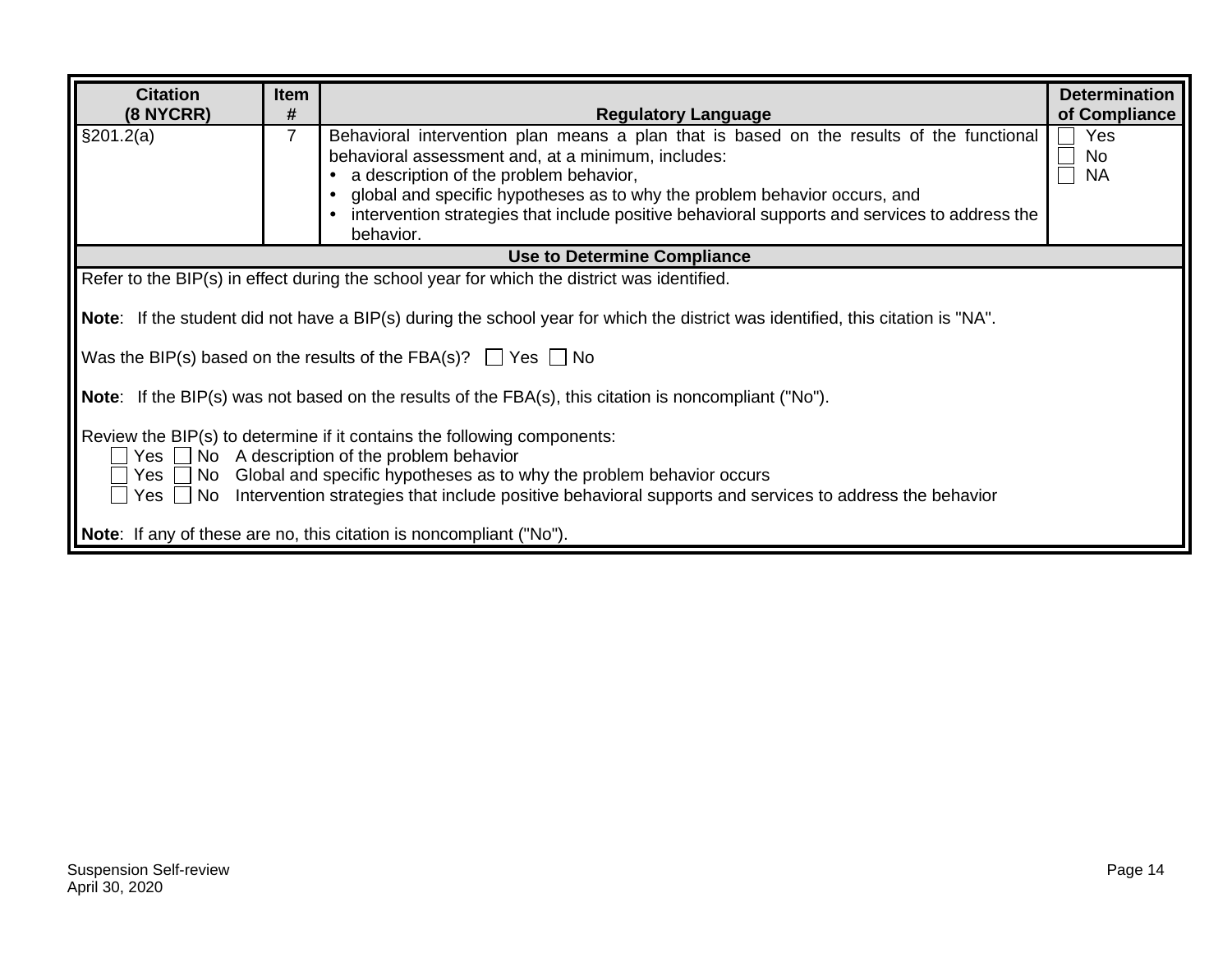|                                                                                                                                          | <b>Citation</b>                                                                                                                                                                                                                                                                                                                                                              | <b>Item</b> |                                                                                                                                                                                                                                                                                                                                                                                              | <b>Determination</b>                                       |  |  |  |
|------------------------------------------------------------------------------------------------------------------------------------------|------------------------------------------------------------------------------------------------------------------------------------------------------------------------------------------------------------------------------------------------------------------------------------------------------------------------------------------------------------------------------|-------------|----------------------------------------------------------------------------------------------------------------------------------------------------------------------------------------------------------------------------------------------------------------------------------------------------------------------------------------------------------------------------------------------|------------------------------------------------------------|--|--|--|
|                                                                                                                                          | $(8$ NYCRR)                                                                                                                                                                                                                                                                                                                                                                  | #           | <b>Regulatory Language</b>                                                                                                                                                                                                                                                                                                                                                                   | of Compliance                                              |  |  |  |
| $\S201.3(b)$                                                                                                                             |                                                                                                                                                                                                                                                                                                                                                                              | 8           | If the manifestation team pursuant to section 201.4 of this Part, makes the determination that<br>the conduct subject to the disciplinary action was a manifestation of the student's disability, the<br>$CSE$ must $\ldots$<br>if a behavioral intervention plan has already been developed, review the behavioral<br>intervention plan and modify it as necessary to address the behavior. | Yes<br>$\mathbf{I}$<br>No<br>$\Box$<br>$\Box$<br><b>NA</b> |  |  |  |
|                                                                                                                                          |                                                                                                                                                                                                                                                                                                                                                                              |             | <b>Use to Determine Compliance</b>                                                                                                                                                                                                                                                                                                                                                           |                                                            |  |  |  |
|                                                                                                                                          |                                                                                                                                                                                                                                                                                                                                                                              |             | Refer to the outcome of student's manifestation determination meeting(s).                                                                                                                                                                                                                                                                                                                    |                                                            |  |  |  |
|                                                                                                                                          |                                                                                                                                                                                                                                                                                                                                                                              |             | Did the manifestation team determine the conduct was a manifestation of the student's disability? $\Box$ Yes $\Box$ No                                                                                                                                                                                                                                                                       |                                                            |  |  |  |
|                                                                                                                                          |                                                                                                                                                                                                                                                                                                                                                                              |             | Note: If the manifestation team determined the conduct was not a manifestation of the student's disability, this citation is "NA".                                                                                                                                                                                                                                                           |                                                            |  |  |  |
| Note:                                                                                                                                    | If the manifestation team determined the conduct was a manifestation of the student's disability, review the IEP and documentation of the<br>CSE recommendation (i.e., PWN) for the CSE meeting held after the manifestation determination for evidence that the BIP was reviewed<br>and modified, as necessary, to address the behavior that resulted in the suspension(s). |             |                                                                                                                                                                                                                                                                                                                                                                                              |                                                            |  |  |  |
| Did the CSE review the BIP and modify it, as necessary, to address the behavior that resulted in the suspension(s)? $\Box$ Yes $\Box$ No |                                                                                                                                                                                                                                                                                                                                                                              |             |                                                                                                                                                                                                                                                                                                                                                                                              |                                                            |  |  |  |
|                                                                                                                                          | noncompliant ("No").                                                                                                                                                                                                                                                                                                                                                         |             | Note: If the CSE did not review the BIP and modify it, as necessary, to address the behavior that resulted in the suspension(s), this citation is                                                                                                                                                                                                                                            |                                                            |  |  |  |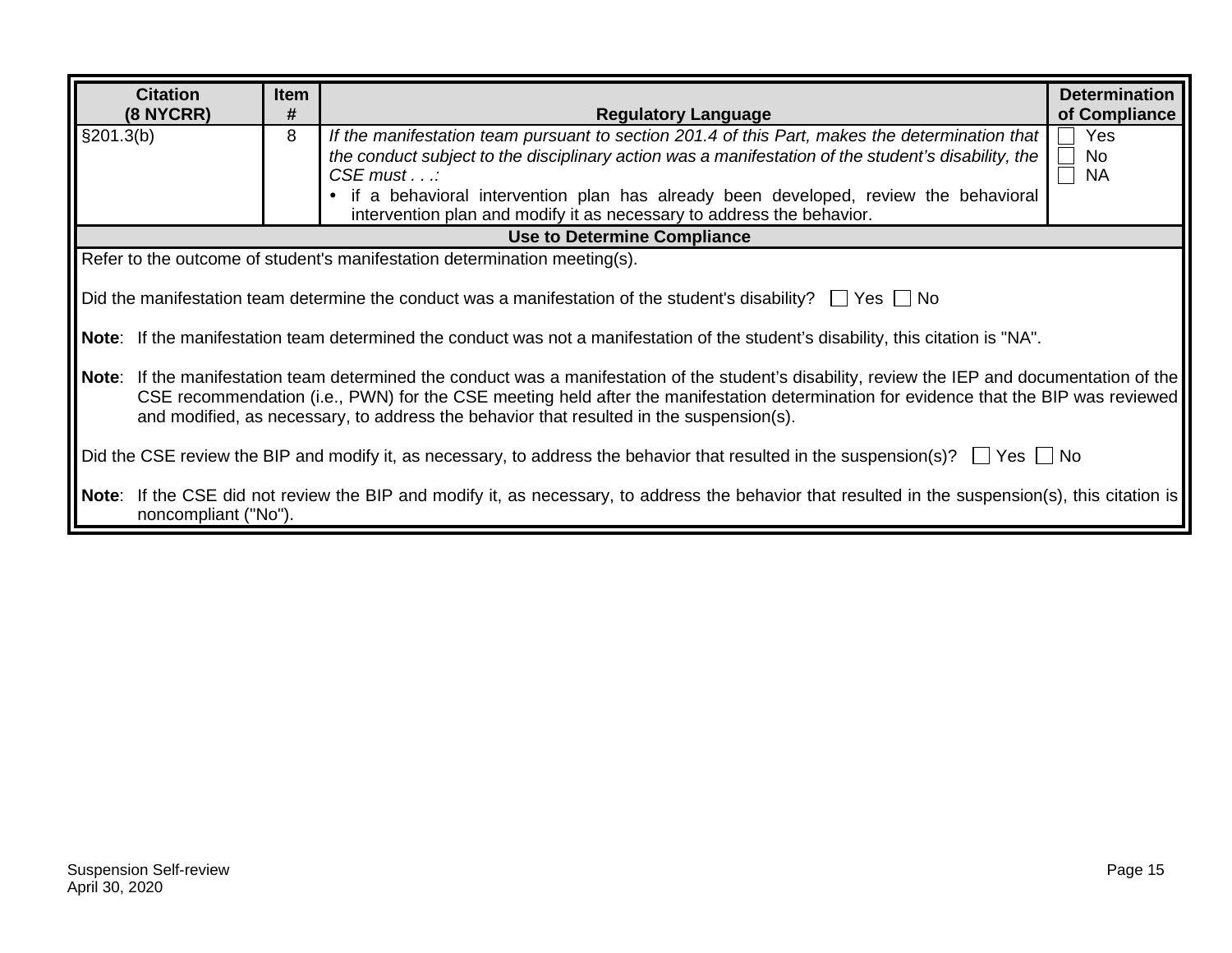|                                                                                                                                                                                                                                      | <b>Area 4: Manifestation Determinations</b>                                                                                                                                                                                                                                                                                                |                                                                                                                                                                                                                                                                                                                                                                                                                                                                                                                                                                                                                                                                                                                                                                                                                              |                                       |  |  |  |  |
|--------------------------------------------------------------------------------------------------------------------------------------------------------------------------------------------------------------------------------------|--------------------------------------------------------------------------------------------------------------------------------------------------------------------------------------------------------------------------------------------------------------------------------------------------------------------------------------------|------------------------------------------------------------------------------------------------------------------------------------------------------------------------------------------------------------------------------------------------------------------------------------------------------------------------------------------------------------------------------------------------------------------------------------------------------------------------------------------------------------------------------------------------------------------------------------------------------------------------------------------------------------------------------------------------------------------------------------------------------------------------------------------------------------------------------|---------------------------------------|--|--|--|--|
|                                                                                                                                                                                                                                      | Description: Relevant student records relating to manifestation determinations (a review of the relationship of the student's conduct to the<br>disability) will be reviewed to ensure that students with disabilities are not suspended or removed for more than 10 days in a school year for<br>behaviors related to their disabilities. |                                                                                                                                                                                                                                                                                                                                                                                                                                                                                                                                                                                                                                                                                                                                                                                                                              |                                       |  |  |  |  |
| <b>Citation</b><br>$(8$ NYCRR)                                                                                                                                                                                                       | <b>Item</b><br>#                                                                                                                                                                                                                                                                                                                           | <b>Regulatory Language</b>                                                                                                                                                                                                                                                                                                                                                                                                                                                                                                                                                                                                                                                                                                                                                                                                   | <b>Determination</b><br>of Compliance |  |  |  |  |
| §201.4(a)                                                                                                                                                                                                                            | 9                                                                                                                                                                                                                                                                                                                                          | General requirement for manifestation review. A review of the relationship between the<br>student's disability and the behavior subject to disciplinary action to determine if the conduct is<br>a manifestation of the disability must be made immediately, if possible, but in no case later than<br>10 school days after:<br>1) a decision is made by a superintendent of schools to change the placement of a student to<br>an interim alternative educational setting; or<br>2) a decision is made by an impartial hearing officer to place a student in an interim alternative<br>educational setting; or<br>3) a decision is made by a board of education, district superintendent of schools, building<br>principal or superintendent to impose a suspension that constitutes a disciplinary change in<br>placement. | Yes<br><b>No</b><br><b>NA</b>         |  |  |  |  |
|                                                                                                                                                                                                                                      |                                                                                                                                                                                                                                                                                                                                            | <b>Use to Determine Compliance</b>                                                                                                                                                                                                                                                                                                                                                                                                                                                                                                                                                                                                                                                                                                                                                                                           |                                       |  |  |  |  |
|                                                                                                                                                                                                                                      |                                                                                                                                                                                                                                                                                                                                            | Refer to the date(s) of suspension(s) that resulted in a disciplinary change of placement and the date(s) of manifestation determination meeting(s).                                                                                                                                                                                                                                                                                                                                                                                                                                                                                                                                                                                                                                                                         |                                       |  |  |  |  |
| For each suspension that resulted in a disciplinary change in placement, how many school days between the suspension that constituted a<br>disciplinary change in placement and the date of the manifestation determination meeting? |                                                                                                                                                                                                                                                                                                                                            |                                                                                                                                                                                                                                                                                                                                                                                                                                                                                                                                                                                                                                                                                                                                                                                                                              |                                       |  |  |  |  |
| Did the manifestation determination meeting(s) occur within 10 school days of the decision to impose a suspension or removal that constituted a<br>disciplinary change in placement? $\Box$ Yes $\Box$ No                            |                                                                                                                                                                                                                                                                                                                                            |                                                                                                                                                                                                                                                                                                                                                                                                                                                                                                                                                                                                                                                                                                                                                                                                                              |                                       |  |  |  |  |
|                                                                                                                                                                                                                                      |                                                                                                                                                                                                                                                                                                                                            | Note: If the manifestation determination meetings occurred more than 10 school days from the decision to impose a suspension or removal that<br>constituted a disciplinary change in placement, this citation is noncompliant ("No").                                                                                                                                                                                                                                                                                                                                                                                                                                                                                                                                                                                        |                                       |  |  |  |  |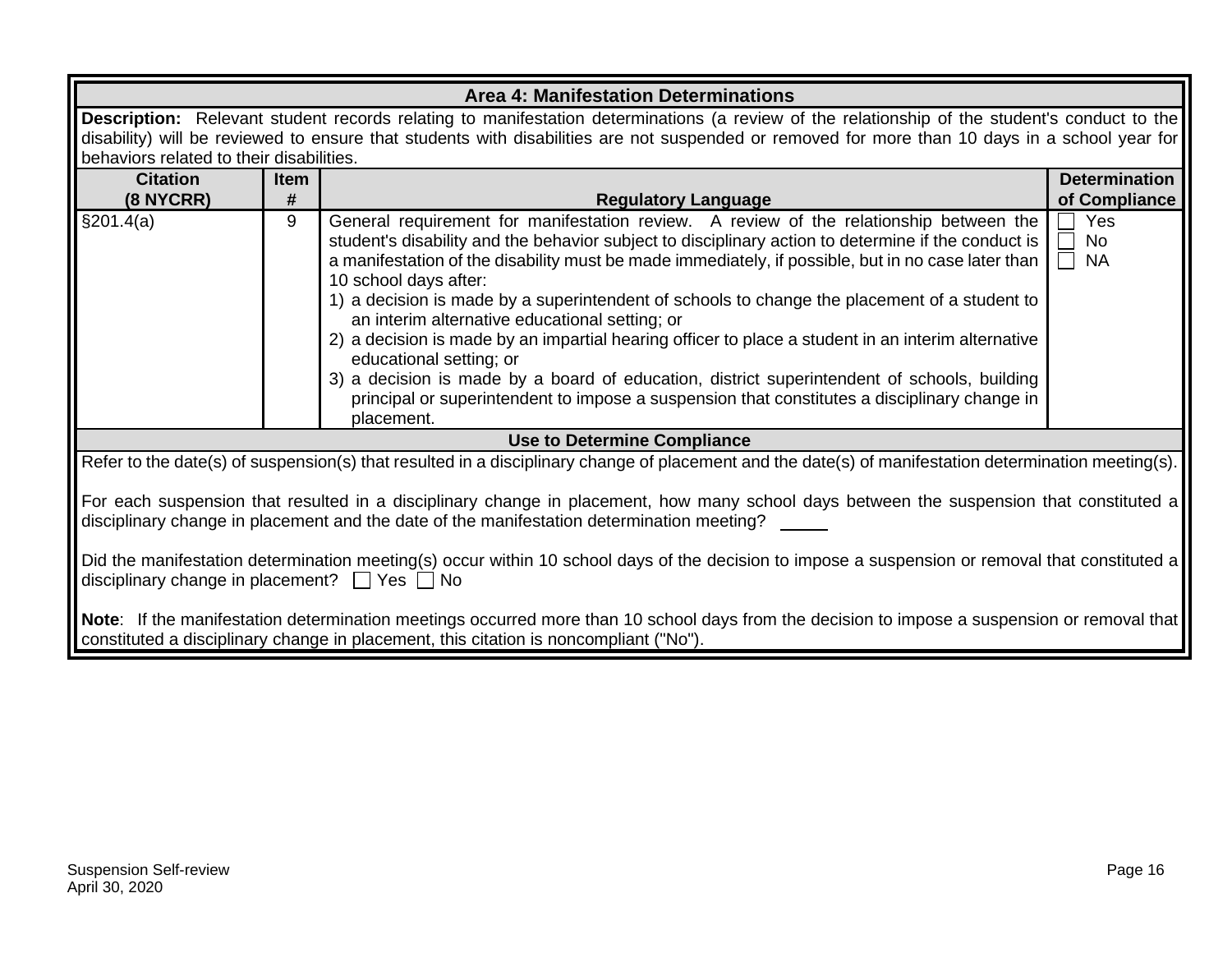| <b>Citation</b><br><b>Item</b>                                                                                                                                                                                                |    |                                                                                                                                                                                         |                        |  |  |  |  |
|-------------------------------------------------------------------------------------------------------------------------------------------------------------------------------------------------------------------------------|----|-----------------------------------------------------------------------------------------------------------------------------------------------------------------------------------------|------------------------|--|--|--|--|
| $(8$ NYCRR)                                                                                                                                                                                                                   | #  | <b>Regulatory Language</b>                                                                                                                                                              | of Compliance          |  |  |  |  |
| $\S201.4(c)$                                                                                                                                                                                                                  | 10 | Conduct of review. The manifestation team shall review all relevant information in the student's<br>file including:<br>the student's IEP,<br>$\bullet$<br>any teacher observations, and | Yes<br>No<br><b>NA</b> |  |  |  |  |
|                                                                                                                                                                                                                               |    | any relevant information provided by the parents when making their determination.                                                                                                       |                        |  |  |  |  |
|                                                                                                                                                                                                                               |    | <b>Use to Determine Compliance</b>                                                                                                                                                      |                        |  |  |  |  |
| Review manifestation meeting minutes, if available, and documentation of the manifestation team's decision.                                                                                                                   |    |                                                                                                                                                                                         |                        |  |  |  |  |
| The manifestation team reviewed all of the relevant information from the student's file, including:<br>Yes   No IEP<br>Yes $\Box$ No Teacher observations<br>$\Box$ Yes $\Box$ No Relevant information provided by the parent |    |                                                                                                                                                                                         |                        |  |  |  |  |
| <b>Note:</b> If any of these are no, this citation is noncompliant ("No").                                                                                                                                                    |    |                                                                                                                                                                                         |                        |  |  |  |  |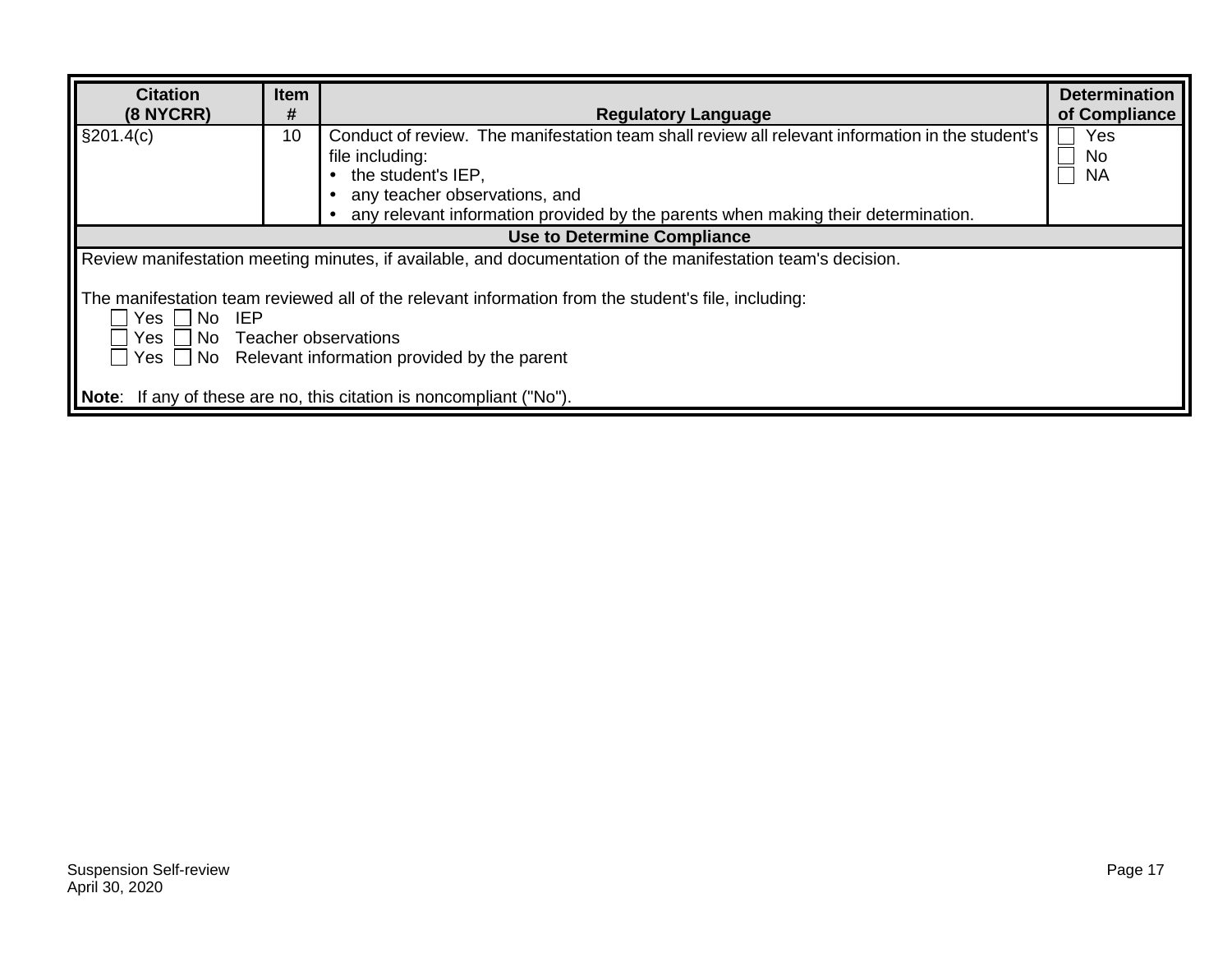| <b>Citation</b><br>$(8$ NYCRR)                                                                                                                                                               | <b>Item</b><br># | <b>Regulatory Language</b>                                                                                                                                                                                                                                                                                                                                                                   | <b>Determination</b><br>of Compliance |  |  |  |  |
|----------------------------------------------------------------------------------------------------------------------------------------------------------------------------------------------|------------------|----------------------------------------------------------------------------------------------------------------------------------------------------------------------------------------------------------------------------------------------------------------------------------------------------------------------------------------------------------------------------------------------|---------------------------------------|--|--|--|--|
| $\S201.4(d)(1)$                                                                                                                                                                              | 11               | The conduct must be determined to be a manifestation of the student's disability if the<br>manifestation team determines that:<br>the conduct in question was caused by or had a direct and substantial relationship to the<br>$\bullet$<br>student's disability; or<br>the conduct in question was the direct result of the school district's failure to implement the<br>$\bullet$<br>IEP. | Yes<br><b>No</b><br><b>NA</b>         |  |  |  |  |
|                                                                                                                                                                                              |                  | Use to Determine Compliance                                                                                                                                                                                                                                                                                                                                                                  |                                       |  |  |  |  |
|                                                                                                                                                                                              |                  | Review manifestation meeting minutes, if available, and documentation of the manifestation team's decision.                                                                                                                                                                                                                                                                                  |                                       |  |  |  |  |
| The manifestation team determined the student's conduct was:<br>$Yes \perp No$ related to either the student's disability or<br>Yes No the district's failure to implement the student's IEP |                  |                                                                                                                                                                                                                                                                                                                                                                                              |                                       |  |  |  |  |
| If the answer was "yes" to either question, did the manifestation team determine the student's conduct was a manifestation of his/her behavior?<br>$\Box$ Yes $\Box$ No                      |                  |                                                                                                                                                                                                                                                                                                                                                                                              |                                       |  |  |  |  |
| <b>Note:</b> If no, this citation is noncompliant ("No").                                                                                                                                    |                  |                                                                                                                                                                                                                                                                                                                                                                                              |                                       |  |  |  |  |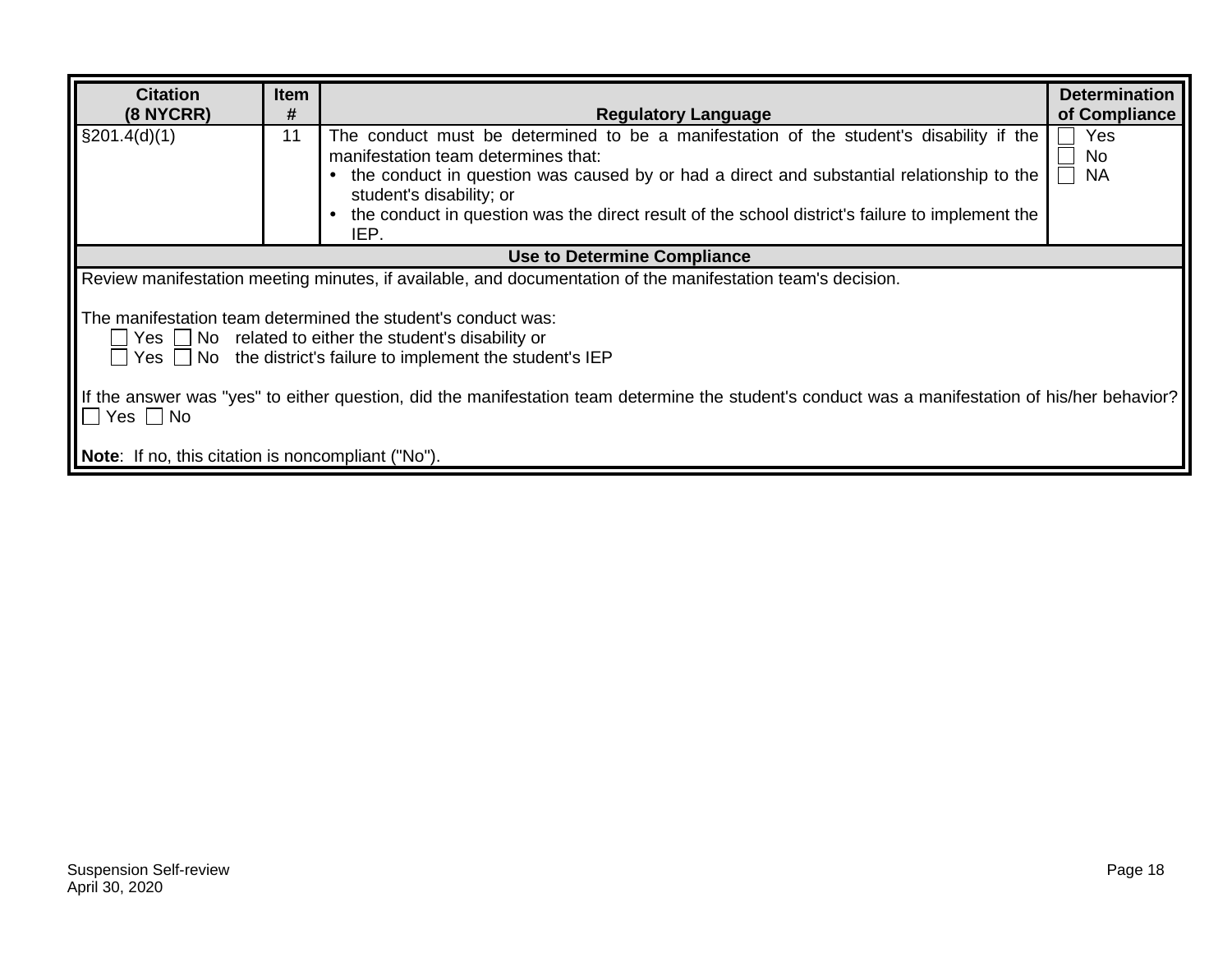| <b>Citation</b><br>(8 NYCRR)                                                                                                                                                                                                                                                       | <b>Item</b><br>#                                                                                      |                                                                                                                                                                                                                                                                                                                                                                                                                                        | <b>Determination</b><br>of Compliance |  |  |  |  |  |
|------------------------------------------------------------------------------------------------------------------------------------------------------------------------------------------------------------------------------------------------------------------------------------|-------------------------------------------------------------------------------------------------------|----------------------------------------------------------------------------------------------------------------------------------------------------------------------------------------------------------------------------------------------------------------------------------------------------------------------------------------------------------------------------------------------------------------------------------------|---------------------------------------|--|--|--|--|--|
| $\S 201.4(d)(2)(ii)$                                                                                                                                                                                                                                                               | 12                                                                                                    | <b>Regulatory Language</b><br>If the manifestation team determines that the conduct was a manifestation of the student's<br>disability, the CSE shall:<br>except as provided in section 201.7(e) of this Part, return the student to the placement from<br>which the student was removed, unless the parent and the school district agree to a change<br>of placement as part of the modification of the behavioral intervention plan. | Yes<br>No.<br><b>NA</b>               |  |  |  |  |  |
|                                                                                                                                                                                                                                                                                    |                                                                                                       | <b>Use to Determine Compliance</b>                                                                                                                                                                                                                                                                                                                                                                                                     |                                       |  |  |  |  |  |
| disability.                                                                                                                                                                                                                                                                        |                                                                                                       | Refer to the outcome of the manifestation determination meeting(s) in which the team determined the conduct was a manifestation of the student's                                                                                                                                                                                                                                                                                       |                                       |  |  |  |  |  |
|                                                                                                                                                                                                                                                                                    | $\Box$ Yes $\Box$ No<br>Was the conduct determined to be a manifestation of the student's disability? |                                                                                                                                                                                                                                                                                                                                                                                                                                        |                                       |  |  |  |  |  |
| Note: If the conduct was not found to be a manifestation of the student's disability, this citation is "NA".                                                                                                                                                                       |                                                                                                       |                                                                                                                                                                                                                                                                                                                                                                                                                                        |                                       |  |  |  |  |  |
| If yes, did the student return to the placement from which he/she was removed?<br>Yes.<br>No.<br>If no, was it due to the parent and district agreeing to a change of placement?<br>Yes     No                                                                                     |                                                                                                       |                                                                                                                                                                                                                                                                                                                                                                                                                                        |                                       |  |  |  |  |  |
| Note: If the conduct was determined to be a manifestation of the student's disability and the parent and district did not agree to a change in<br>placement and the student was not returned to the placement from which he/she was removed, this citation is noncompliant ("No"). |                                                                                                       |                                                                                                                                                                                                                                                                                                                                                                                                                                        |                                       |  |  |  |  |  |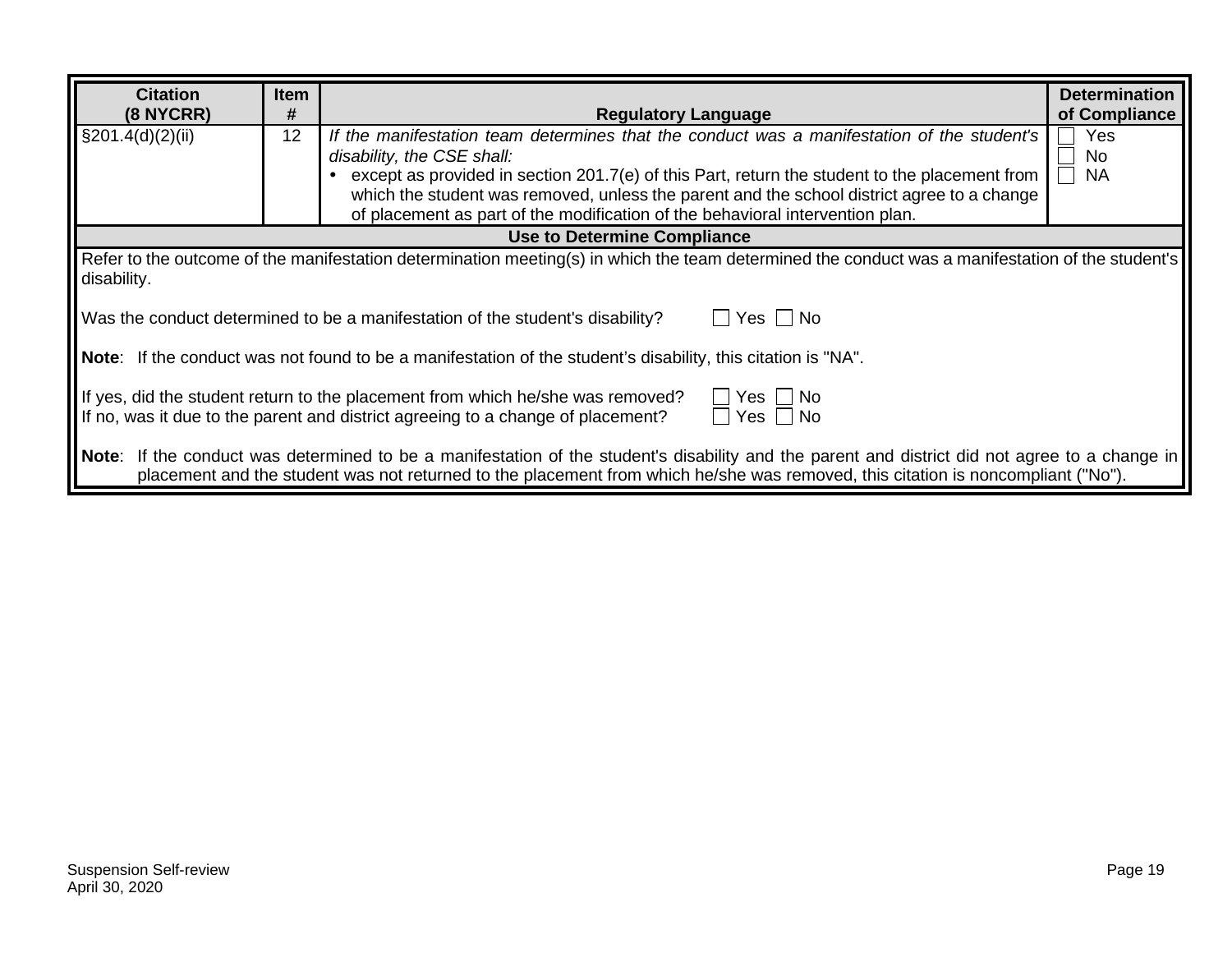| Area 5: General Procedures for Disciplinary Removals                                                                                             |                                                                                                                                                 |                                                                                                                                                     |                     |  |  |  |  |  |
|--------------------------------------------------------------------------------------------------------------------------------------------------|-------------------------------------------------------------------------------------------------------------------------------------------------|-----------------------------------------------------------------------------------------------------------------------------------------------------|---------------------|--|--|--|--|--|
|                                                                                                                                                  | Description: Relevant student records will be reviewed to determine if the general procedures for disciplinary actions by school principals and |                                                                                                                                                     |                     |  |  |  |  |  |
| superintendent's hearings ensure that the rights of students with disabilities under IDEA are protected.                                         |                                                                                                                                                 |                                                                                                                                                     |                     |  |  |  |  |  |
| <b>Citation</b>                                                                                                                                  | Item                                                                                                                                            | <b>Determination</b>                                                                                                                                |                     |  |  |  |  |  |
| (8 NYCRR)                                                                                                                                        | #                                                                                                                                               | of Compliance<br><b>Regulatory Language</b>                                                                                                         |                     |  |  |  |  |  |
| \$201.7(a)                                                                                                                                       | 13                                                                                                                                              | Parental notice of disciplinary removal. No later than the date on which:                                                                           | Yes                 |  |  |  |  |  |
|                                                                                                                                                  |                                                                                                                                                 | a decision is made to change the placement of a student with a disability to an IAES pursuant                                                       | $\Box$<br><b>No</b> |  |  |  |  |  |
|                                                                                                                                                  |                                                                                                                                                 | to subdivision (e) of this section or pursuant to section 201.8 of this Part, or                                                                    | <b>NA</b><br>$\Box$ |  |  |  |  |  |
|                                                                                                                                                  |                                                                                                                                                 | a decision is to impose a suspension or removal pursuant to this Subpart that constitutes a                                                         |                     |  |  |  |  |  |
|                                                                                                                                                  |                                                                                                                                                 | disciplinary change in placement,                                                                                                                   |                     |  |  |  |  |  |
|                                                                                                                                                  |                                                                                                                                                 |                                                                                                                                                     |                     |  |  |  |  |  |
|                                                                                                                                                  |                                                                                                                                                 | the parent shall be:<br>notified of such decision and<br>$\bullet$                                                                                  |                     |  |  |  |  |  |
|                                                                                                                                                  |                                                                                                                                                 |                                                                                                                                                     |                     |  |  |  |  |  |
|                                                                                                                                                  |                                                                                                                                                 | shall be provided the procedural safeguards notice in accordance with section 200.5(f) of<br>this Title.                                            |                     |  |  |  |  |  |
|                                                                                                                                                  |                                                                                                                                                 | <b>Use to Determine Compliance</b>                                                                                                                  |                     |  |  |  |  |  |
|                                                                                                                                                  |                                                                                                                                                 | Refer to the date(s) of suspension(s) that resulted in a disciplinary change of placement.                                                          |                     |  |  |  |  |  |
|                                                                                                                                                  |                                                                                                                                                 |                                                                                                                                                     |                     |  |  |  |  |  |
|                                                                                                                                                  |                                                                                                                                                 | Note: If there was no disciplinary change in placement, no written notification needed to be sent to the parent(s) and this citation is "NA".       |                     |  |  |  |  |  |
|                                                                                                                                                  |                                                                                                                                                 |                                                                                                                                                     |                     |  |  |  |  |  |
|                                                                                                                                                  |                                                                                                                                                 | Refer to the date(s) the parent was notified in writing that the decision was made to impose a suspension that resulted in a disciplinary change in |                     |  |  |  |  |  |
| placement.                                                                                                                                       |                                                                                                                                                 |                                                                                                                                                     |                     |  |  |  |  |  |
|                                                                                                                                                  |                                                                                                                                                 |                                                                                                                                                     |                     |  |  |  |  |  |
| Was the parent provided written notification no later than the date the decision was made to impose a suspension that resulted in a disciplinary |                                                                                                                                                 |                                                                                                                                                     |                     |  |  |  |  |  |
| change in placement? $\Box$ Yes $\Box$ No                                                                                                        |                                                                                                                                                 |                                                                                                                                                     |                     |  |  |  |  |  |
| Did the written notification include the procedural safeguards notice? $\Box$ Yes $\Box$ No                                                      |                                                                                                                                                 |                                                                                                                                                     |                     |  |  |  |  |  |
|                                                                                                                                                  |                                                                                                                                                 |                                                                                                                                                     |                     |  |  |  |  |  |
| Note: If the parents were not provided with the parental notice of disciplinary removal as required and/or the procedural safeguards notice with |                                                                                                                                                 |                                                                                                                                                     |                     |  |  |  |  |  |
| the written notification of the disciplinary change in placement, this citation is noncompliant ("No").                                          |                                                                                                                                                 |                                                                                                                                                     |                     |  |  |  |  |  |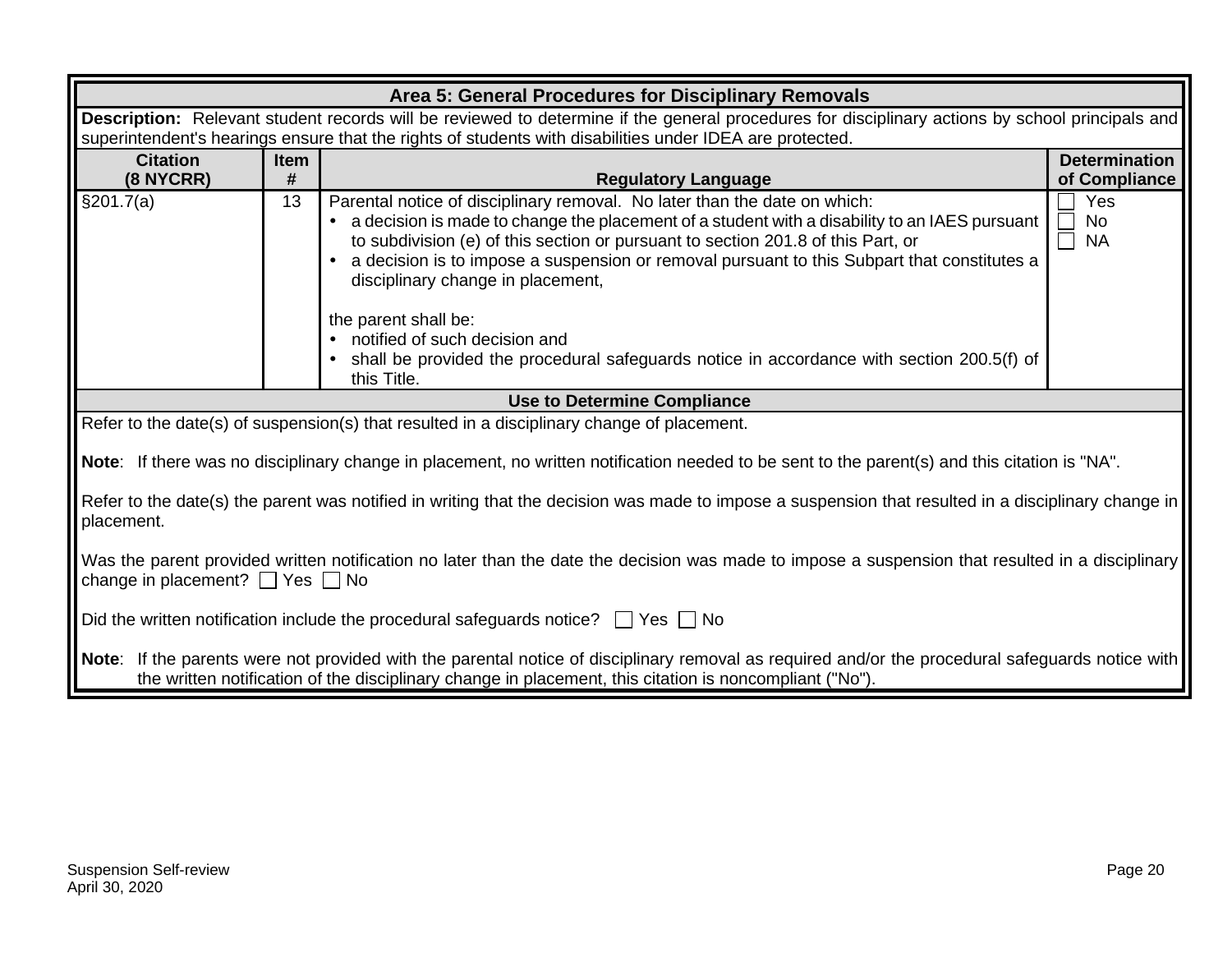| <b>Citation</b>                                                                                                                                                                                                                                        | <b>Determination</b><br>Item                                                                                                                                                                                                                                                                                                                                                                                                                                                                                                                |                                                                    |               |  |  |  |  |
|--------------------------------------------------------------------------------------------------------------------------------------------------------------------------------------------------------------------------------------------------------|---------------------------------------------------------------------------------------------------------------------------------------------------------------------------------------------------------------------------------------------------------------------------------------------------------------------------------------------------------------------------------------------------------------------------------------------------------------------------------------------------------------------------------------------|--------------------------------------------------------------------|---------------|--|--|--|--|
| (8 NYCRR)                                                                                                                                                                                                                                              | #                                                                                                                                                                                                                                                                                                                                                                                                                                                                                                                                           | <b>Regulatory Language</b>                                         | of Compliance |  |  |  |  |
| $\S201.9(c)(2)$                                                                                                                                                                                                                                        | Upon a determination by the manifestation team that the behavior of a student with a disability<br>14<br>was not a manifestation of the student's disability, such student may be disciplined in the same<br>manner as a nondisabled student, except that such student shall continue to receive services<br>in accordance with section 201.10 of this Part. Upon receipt of notice of such determination,<br>the superintendent or hearing officer in the superintendent's hearing shall proceed with the<br>penalty phase of the hearing. |                                                                    |               |  |  |  |  |
|                                                                                                                                                                                                                                                        | If the manifestation team determines that the behavior was a manifestation of the student's<br>disability, the superintendent or hearing officer in the superintendent's hearing shall dismiss the<br>superintendent's hearing, except as otherwise provided in paragraph (3) of this subdivision.                                                                                                                                                                                                                                          |                                                                    |               |  |  |  |  |
|                                                                                                                                                                                                                                                        |                                                                                                                                                                                                                                                                                                                                                                                                                                                                                                                                             | Use to Determine Compliance                                        |               |  |  |  |  |
|                                                                                                                                                                                                                                                        |                                                                                                                                                                                                                                                                                                                                                                                                                                                                                                                                             | Refer to the outcome(s) of manifestation determination meeting(s). |               |  |  |  |  |
|                                                                                                                                                                                                                                                        | If a manifestation was found, was the penalty phase of the hearing dismissed? $\Box$ Yes $\Box$ No                                                                                                                                                                                                                                                                                                                                                                                                                                          |                                                                    |               |  |  |  |  |
| Note: If a manifestation was found and the penalty phase of the hearing was not dismissed, this citation is noncompliant ("No").                                                                                                                       |                                                                                                                                                                                                                                                                                                                                                                                                                                                                                                                                             |                                                                    |               |  |  |  |  |
| If there was no manifestation found, did the superintendent or hearing officer proceed with the penalty phase of the hearing? $\Box$ Yes $\Box$ No                                                                                                     |                                                                                                                                                                                                                                                                                                                                                                                                                                                                                                                                             |                                                                    |               |  |  |  |  |
| Note: If no manifestation was found and the penalty phase of the hearing was dismissed, this citation is noncompliant ("No").                                                                                                                          |                                                                                                                                                                                                                                                                                                                                                                                                                                                                                                                                             |                                                                    |               |  |  |  |  |
| However, look for evidence that the district considered unique circumstances on a case-by-case basis in its decision not to proceed to the penalty<br>phase, in accordance with §201.7(f). This circumstance would result in this citation being "NA". |                                                                                                                                                                                                                                                                                                                                                                                                                                                                                                                                             |                                                                    |               |  |  |  |  |
| Note: If the student was suspended due to alleged misconduct relating to serious bodily injury, weapons, illegal drugs or controlled substances,<br>this citation is "NA".                                                                             |                                                                                                                                                                                                                                                                                                                                                                                                                                                                                                                                             |                                                                    |               |  |  |  |  |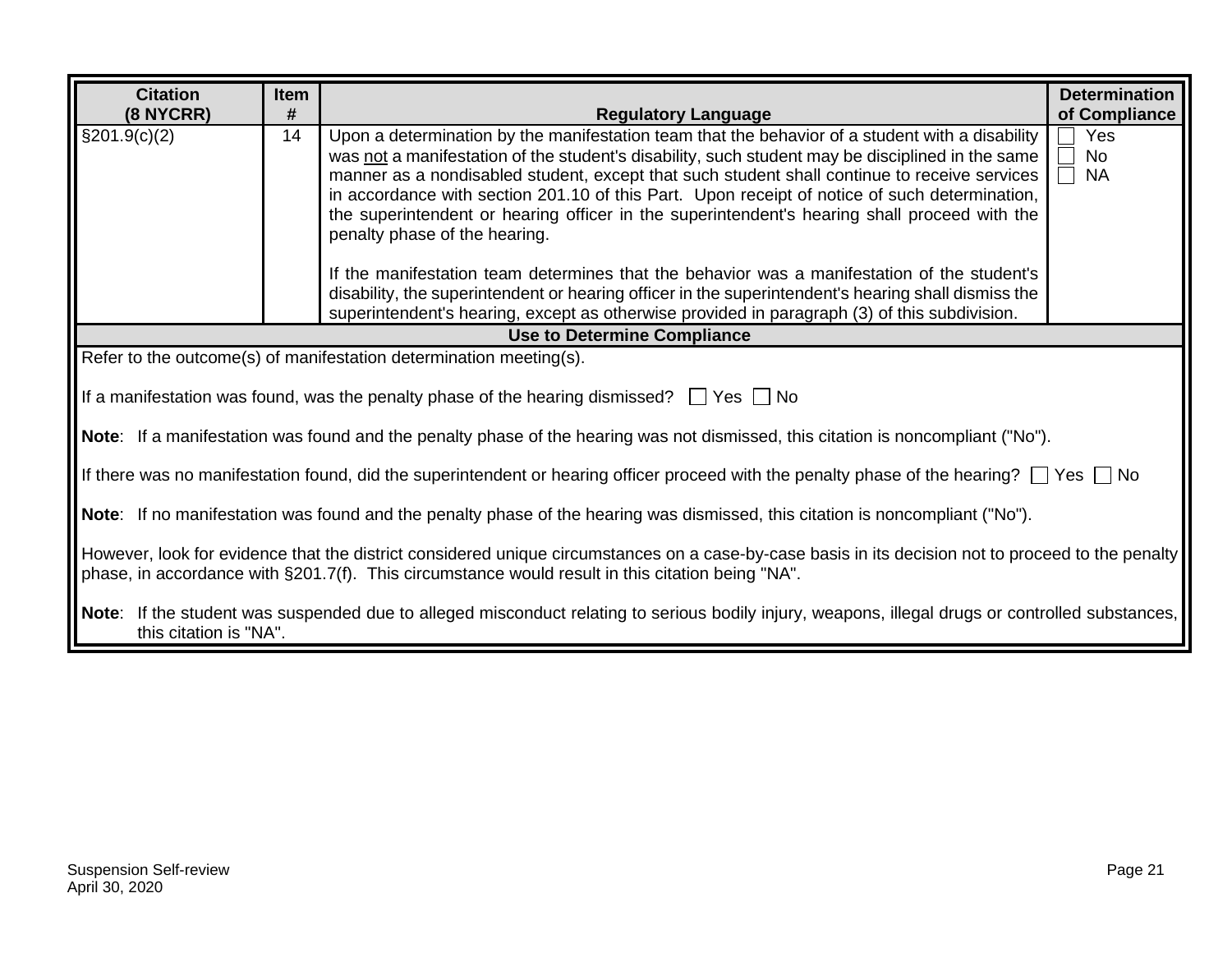# **Record Review Summary Chart**

The district uses this chart to record the student-specific compliance/noncompliance determinations made during the Suspension Selfreview. Any "No" recorded in a column will result in a corrective action related to that regulatory citation.

<span id="page-23-0"></span>

|                     |          | Area 1         |          |              | Area 2   | Area 3       |          |          | Area 4   |          |             | Area 5          |          |             |
|---------------------|----------|----------------|----------|--------------|----------|--------------|----------|----------|----------|----------|-------------|-----------------|----------|-------------|
| <b>Student Name</b> | 200.1(r) | 200.4(b)(1)(v) | 201.3(a) | 200.22(b)(2) | 201.4(e) | 200.22(b)(5) | 201.2(a) | 201.3(b) | 201.4(a) | 201.4(c) | 201.4(d)(1) | 201.4(d)(2)(ii) | 201.7(a) | 201.9(c)(2) |
| $\mathbf{1}$        |          |                |          |              |          |              |          |          |          |          |             |                 |          |             |
| $\overline{2}$      |          |                |          |              |          |              |          |          |          |          |             |                 |          |             |
| $\mathbf{3}$        |          |                |          |              |          |              |          |          |          |          |             |                 |          |             |
| $\overline{a}$      |          |                |          |              |          |              |          |          |          |          |             |                 |          |             |
| $\overline{5}$      |          |                |          |              |          |              |          |          |          |          |             |                 |          |             |
| $\,6$               |          |                |          |              |          |              |          |          |          |          |             |                 |          |             |
| $\overline{7}$      |          |                |          |              |          |              |          |          |          |          |             |                 |          |             |
| $\boldsymbol{8}$    |          |                |          |              |          |              |          |          |          |          |             |                 |          |             |
| 9                   |          |                |          |              |          |              |          |          |          |          |             |                 |          |             |
| 10                  |          |                |          |              |          |              |          |          |          |          |             |                 |          |             |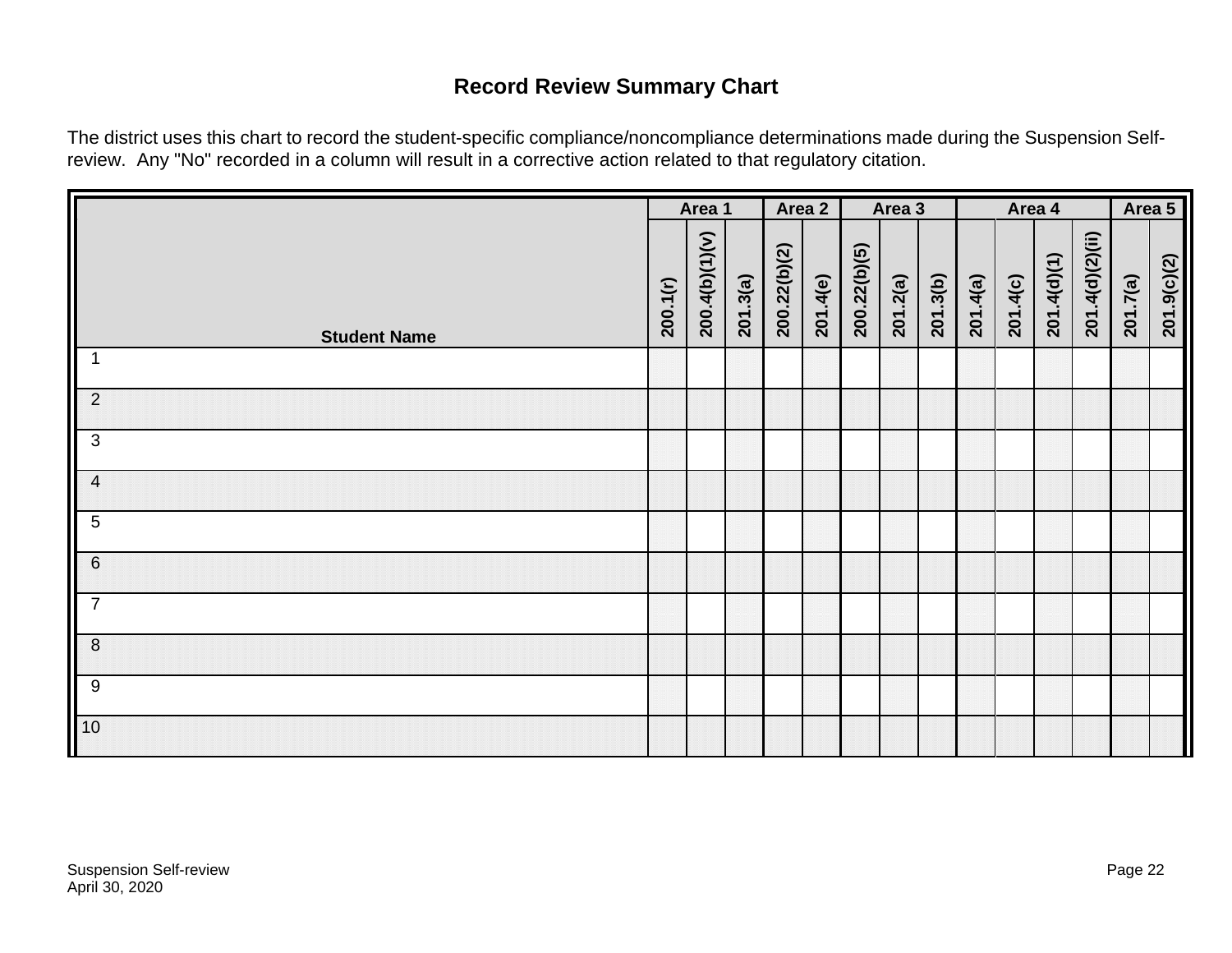# **Plan to Correct Noncompliance**

If the district finds any noncompliance during the self-review process resulting from inappropriate policies, procedures or practices, the following form must be completed:

<span id="page-24-0"></span>

| Noncompliant<br><b>Citation(s)</b> | <b>Students for</b><br>Whom<br>Noncompliance<br>was Found | Action(s) Taken to Correct Noncompliance,<br><b>Including Revision to Policies,</b><br><b>Procedures, and Practices</b> | <b>Person(s) Responsible</b><br>for Implementation and<br><b>Monitoring of the</b><br><b>Action(s)</b> | Date Action(s)<br><b>Completed</b> |
|------------------------------------|-----------------------------------------------------------|-------------------------------------------------------------------------------------------------------------------------|--------------------------------------------------------------------------------------------------------|------------------------------------|
|                                    |                                                           |                                                                                                                         |                                                                                                        |                                    |
|                                    |                                                           |                                                                                                                         |                                                                                                        |                                    |
|                                    |                                                           |                                                                                                                         |                                                                                                        |                                    |
|                                    |                                                           |                                                                                                                         |                                                                                                        |                                    |
|                                    |                                                           |                                                                                                                         |                                                                                                        |                                    |
|                                    |                                                           |                                                                                                                         |                                                                                                        |                                    |
|                                    |                                                           |                                                                                                                         |                                                                                                        |                                    |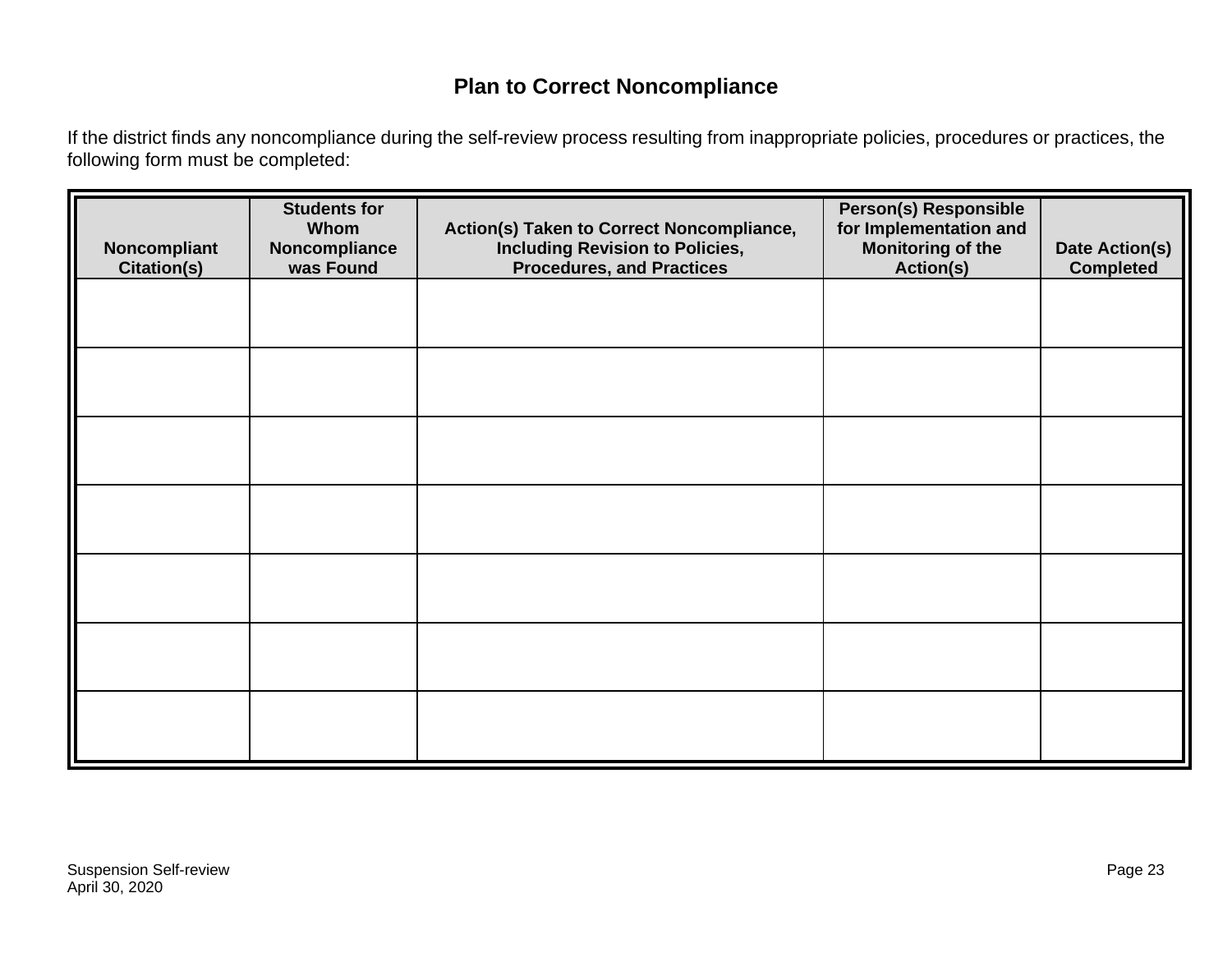## **Reporting Results**

#### <span id="page-25-0"></span>**Identification of Noncompliance**

The team must carefully review all findings from all the documentation and evidence to make its determination of compliance for each regulatory requirement on the Record Review Summary Chart. If any Individual Student Record Review Form shows a particular regulatory requirement as noncompliant, the regulation must be reported as noncompliant.

#### **Report to NYSED**

The only documentation to be submitted to NYSED is the information found on the Record Review Summary Chart. This report must be submitted electronically. The District should NOT submit the other forms completed or the documentation reviewed during the selfreview unless requested by NYSED. **This electronic submission must be completed by June 5, 2020.**

#### **Directions for Submission:**

- 1. Go to [PD Data System](http://pd.nysed.gov/) (http://pd.nysed.gov).
- 2. Log on using the user id and password assigned to the PD data system contact person in your school district.
- 3. Click on the school year in which the self-review monitoring report is required.
- 4. Click on Self-Review Checklists and select the checklist for the appropriate issue, if there is more than one.
- 5. Follow the on-line directions to complete the form.
- 6. Using documentation from the Record Review Summary Chart, click the box under the "Yes" or "No" column as appropriate for each regulatory requirement. All citations must have a compliance indication.
- 7. Read the statement of verification of accuracy of data and, if you agree, place a check in the box next to it.
- 8. Select "Click here to submit your data." Click on either the HTML Verification Report or the PDF Verification Report and print a copy.
- 9. Follow the directions on the verification report for any next steps that are noted on the verification report.

Pursuant to the New York State Archives and Records Administration Records Retention and Disposition Schedule ED-1, the school district must maintain documentation of its review for a period of six years. This documentation is subject to review by NYSED and, therefore, should be maintained in an easily retrievable and organized manner.

#### **Notification of Noncompliance from NYSED**

If the district reports any noncompliance based on its self-review, NYSED will notify the district that it must correct all instances of noncompliance immediately, but not later than the prescribed due date contained in the NYSED notification to the district. Failure to